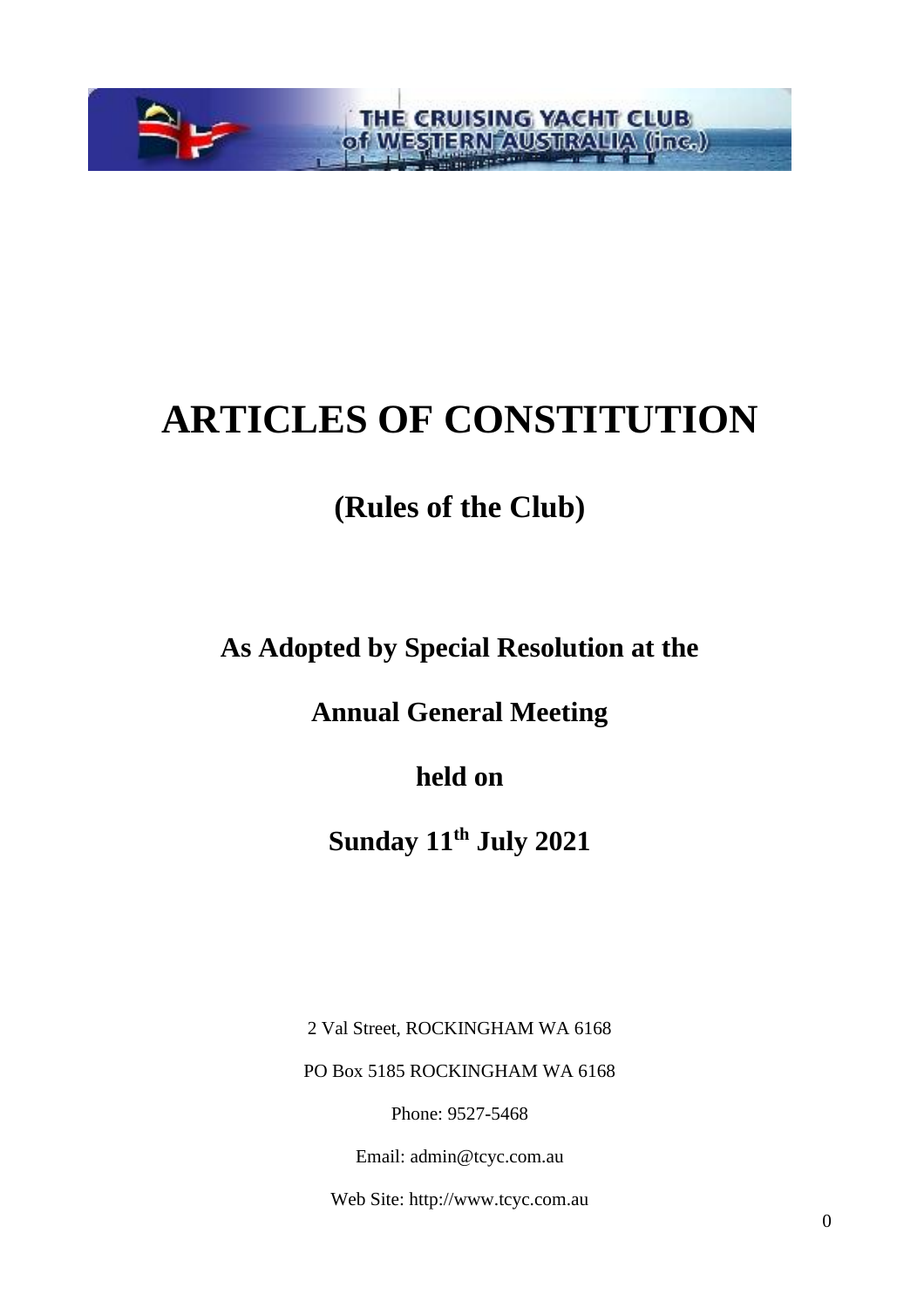| 1.  |  |
|-----|--|
| 2.  |  |
| 3.  |  |
| 4.  |  |
| 5.  |  |
| 6.  |  |
| 7.  |  |
| 8.  |  |
| 9.  |  |
| 10. |  |
| 11. |  |
| 12. |  |
| 13. |  |
| 14. |  |
| 15. |  |
| 16. |  |
| 17. |  |
| 18. |  |
| 19. |  |
| 20. |  |
| 21. |  |
| 22. |  |
| 23. |  |
|     |  |
| 25. |  |
| 26. |  |
| 27. |  |
| 28. |  |
| 29. |  |
| 30. |  |
| 31. |  |
| 32. |  |
| 33. |  |
|     |  |
|     |  |

## **CONTENTS**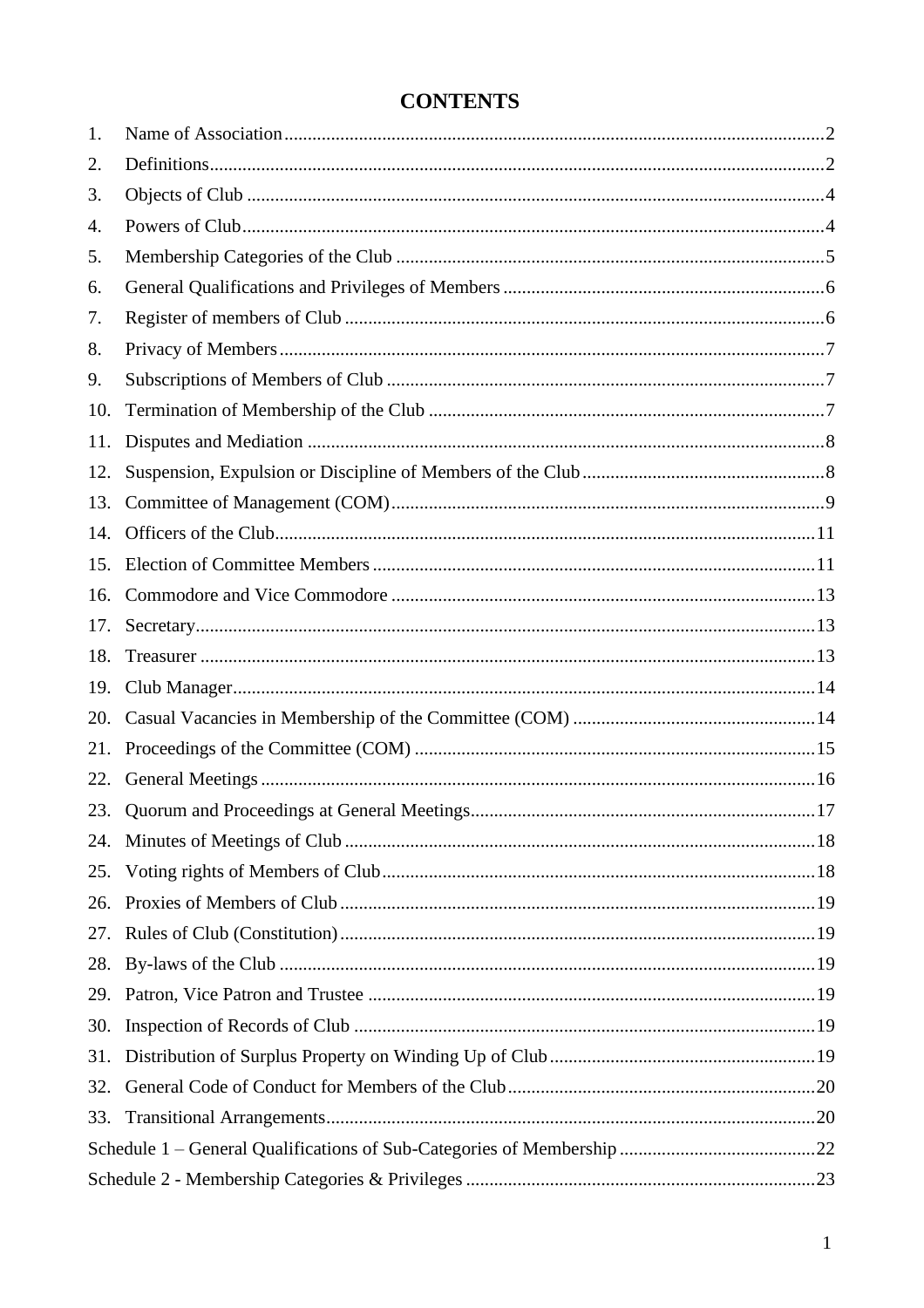#### <span id="page-2-0"></span>**1. Name of Association**

The name of the Association is "The Cruising Yacht Club of Western Australia (Incorporated)." And shall be referred to as "club".

#### <span id="page-2-1"></span>**2. Definitions**

In these rules, unless the contrary intention appears, the following definitions apply:

| <b>Absent</b>                 | A member who is not present at a meeting and having offered<br>no apology or been granted leave of absence                                                                             |  |  |  |  |  |  |  |
|-------------------------------|----------------------------------------------------------------------------------------------------------------------------------------------------------------------------------------|--|--|--|--|--|--|--|
| Act                           | The Associations Incorporation Act of Western Australia as<br>existing and current at the time                                                                                         |  |  |  |  |  |  |  |
| <b>Annual General Meeting</b> | The meeting convened under Clause 22                                                                                                                                                   |  |  |  |  |  |  |  |
| <b>Apology</b>                | Notification either written or verbal, either communicated<br>directly or through another member of Committee, to the effect<br>that a member is unable to attend the current meeting  |  |  |  |  |  |  |  |
| <b>Association (Club)</b>     | The Association referred to in Clause 1 and shall be the "club"                                                                                                                        |  |  |  |  |  |  |  |
| <b>Chairperson</b>            | In relation to the proceedings at a Committee meeting or<br>general meeting, the person presiding at the Committee meeting<br>or general meetings in accordance with Clauses 13 and 16 |  |  |  |  |  |  |  |
| <b>Club Manager</b>           | A person who is employed by the Club for the purposes as<br>outlined in the Rules of the Club                                                                                          |  |  |  |  |  |  |  |
| <b>Club Premises</b>          | The premises and facilities located at 2 Val Street,<br>Rockingham, Western Australia 6168                                                                                             |  |  |  |  |  |  |  |
| <b>Commissioner</b>           | The Commissioner for Consumer Protection exercising powers<br>under the Act                                                                                                            |  |  |  |  |  |  |  |
| <b>Committee (COM)</b>        | The Committee of Management of the Club referred to in<br>Clause 13                                                                                                                    |  |  |  |  |  |  |  |
|                               |                                                                                                                                                                                        |  |  |  |  |  |  |  |
| <b>Committee Meeting</b>      | A meeting referred to in Clause 13                                                                                                                                                     |  |  |  |  |  |  |  |
| <b>Committee Member</b>       | A person referred to in Clauses 13 and 15                                                                                                                                              |  |  |  |  |  |  |  |
| Convene                       | To call together for a formal meeting                                                                                                                                                  |  |  |  |  |  |  |  |
| <b>Department</b>             | The government department with responsibility for<br>administering the Associations Incorporation Act (WA) as<br>existing and current at the time                                      |  |  |  |  |  |  |  |
| <b>Financial Member</b>       | Any Member participating in an Annual Subscription and Fee<br>Payment Plan as referred to in the By-laws                                                                               |  |  |  |  |  |  |  |
| <b>Financial Year</b>         | The period commencing 1 April and ending on 31 March in the<br>following year                                                                                                          |  |  |  |  |  |  |  |
| <b>Flag Officer</b>           | The officers identified in Clause 14                                                                                                                                                   |  |  |  |  |  |  |  |
| <b>General Meeting</b>        | A meeting to which all members are invited                                                                                                                                             |  |  |  |  |  |  |  |
| <b>Leave of Absence</b>       | Permission given by the Committee allowing a Committee<br>Member to be absent from subsequent meeting(s)                                                                               |  |  |  |  |  |  |  |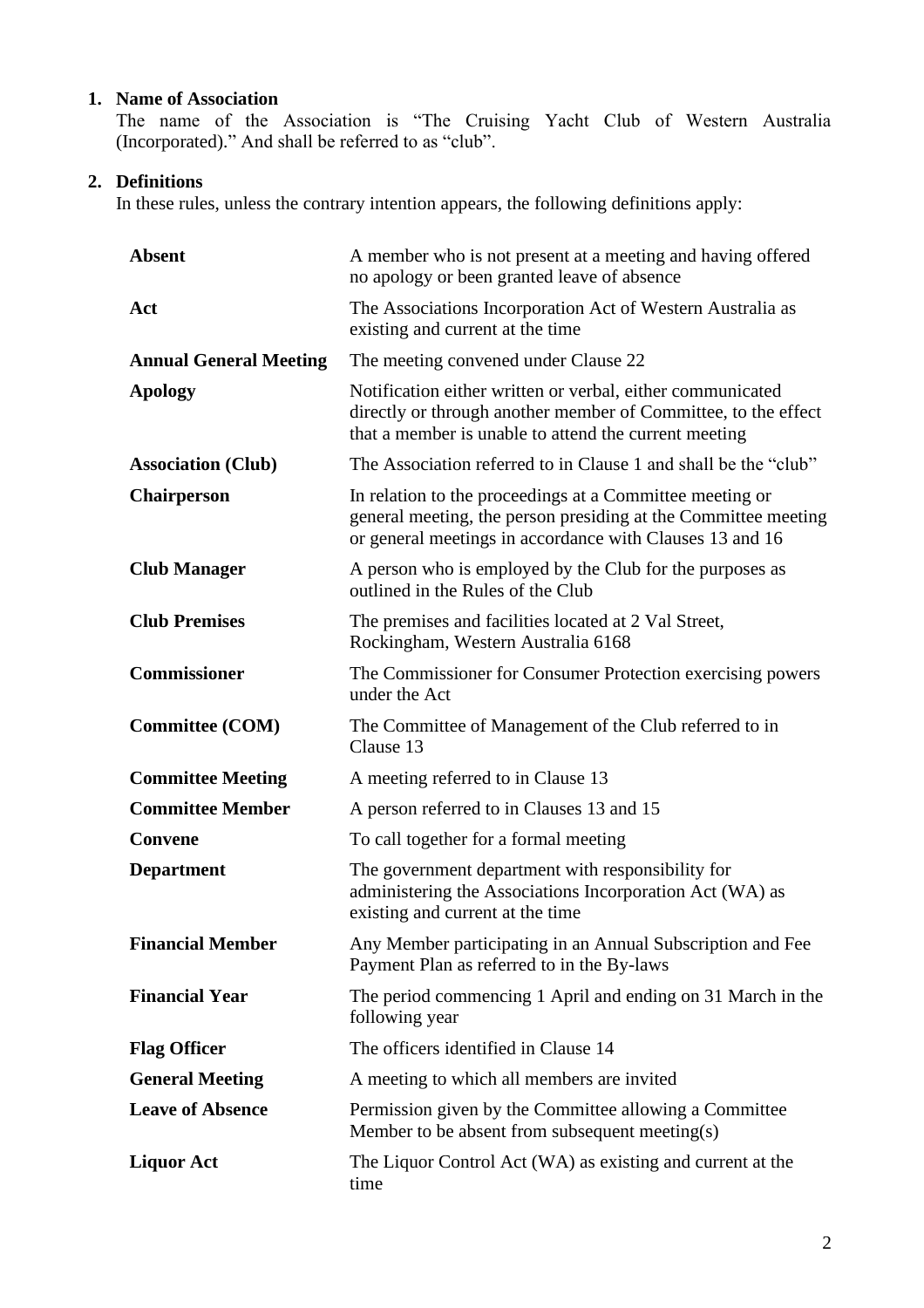| <b>Member</b>                  | Any member of the club                                                                                                                                                                                                                                                                                                                                                                                                                                                                                                    |  |  |  |  |  |
|--------------------------------|---------------------------------------------------------------------------------------------------------------------------------------------------------------------------------------------------------------------------------------------------------------------------------------------------------------------------------------------------------------------------------------------------------------------------------------------------------------------------------------------------------------------------|--|--|--|--|--|
| <b>Ordinary Resolution</b>     | Resolution other than a special resolution is passed by a simple<br>majority.                                                                                                                                                                                                                                                                                                                                                                                                                                             |  |  |  |  |  |
| <b>Patron or Vice Patron</b>   | A person chosen by the club to represent and support the Club                                                                                                                                                                                                                                                                                                                                                                                                                                                             |  |  |  |  |  |
| Poll                           | Voting conducted in written form (as opposed to a show of<br>hands)                                                                                                                                                                                                                                                                                                                                                                                                                                                       |  |  |  |  |  |
| <b>Retiring Commodore</b>      | An ex officio member for a period not exceeding 12 months<br>from the term of the previous office                                                                                                                                                                                                                                                                                                                                                                                                                         |  |  |  |  |  |
| <b>Secretary</b>               | The Secretary referred to in Clause 17                                                                                                                                                                                                                                                                                                                                                                                                                                                                                    |  |  |  |  |  |
| <b>Special General Meeting</b> | A general meeting other than the annual general meeting                                                                                                                                                                                                                                                                                                                                                                                                                                                                   |  |  |  |  |  |
| <b>Special Resolution</b>      | The meaning given by section 24 of the Act, that is:                                                                                                                                                                                                                                                                                                                                                                                                                                                                      |  |  |  |  |  |
|                                | A resolution is a special resolution if it is passed by a<br>ш<br>majority of not less than three-fourths of the members<br>of the club who are entitled under the rules of the club<br>to vote and vote in person, at a general meeting of<br>which notice specifying the intention to propose the<br>resolution as a special resolution was given in<br>accordance with those rules.                                                                                                                                    |  |  |  |  |  |
|                                | At a meeting at which a resolution proposed as a special<br>ш<br>resolution is submitted, a declaration by the person<br>presiding that the resolution has been passed as a special<br>resolution shall be evidence of the fact unless, during<br>the meeting at which the resolution is submitted, a poll<br>is demanded in accordance with the rules of the Club or,<br>if the rules do not make provision as to the manner in<br>which a poll may be demanded, by at least 3 members<br>of the club present in person. |  |  |  |  |  |
|                                | If a poll is held, a declaration by the person presiding as<br>to the result of a poll is evidence of the matter so<br>declared.                                                                                                                                                                                                                                                                                                                                                                                          |  |  |  |  |  |
| <b>Suspended member</b>        | A member without the privileges of membership as outlined in<br>Schedule 2                                                                                                                                                                                                                                                                                                                                                                                                                                                |  |  |  |  |  |
| <b>Treasurer</b>               | The Treasurer referred to in Clause 18                                                                                                                                                                                                                                                                                                                                                                                                                                                                                    |  |  |  |  |  |
| <b>Trustee</b>                 | A member appointed to act as Trustee to the Club                                                                                                                                                                                                                                                                                                                                                                                                                                                                          |  |  |  |  |  |
| <b>Vessel</b>                  | Shall include any boat or yacht whether propelled by sail or<br>power or both.                                                                                                                                                                                                                                                                                                                                                                                                                                            |  |  |  |  |  |
|                                | Where it is necessary to distinguish between types of<br>ш<br>boats or yacht, a prefix such as sailing, or power maybe<br>used as appropriate                                                                                                                                                                                                                                                                                                                                                                             |  |  |  |  |  |
| <b>Vice-Chairperson</b>        | The Vice-Chairperson referred to in Clause 16                                                                                                                                                                                                                                                                                                                                                                                                                                                                             |  |  |  |  |  |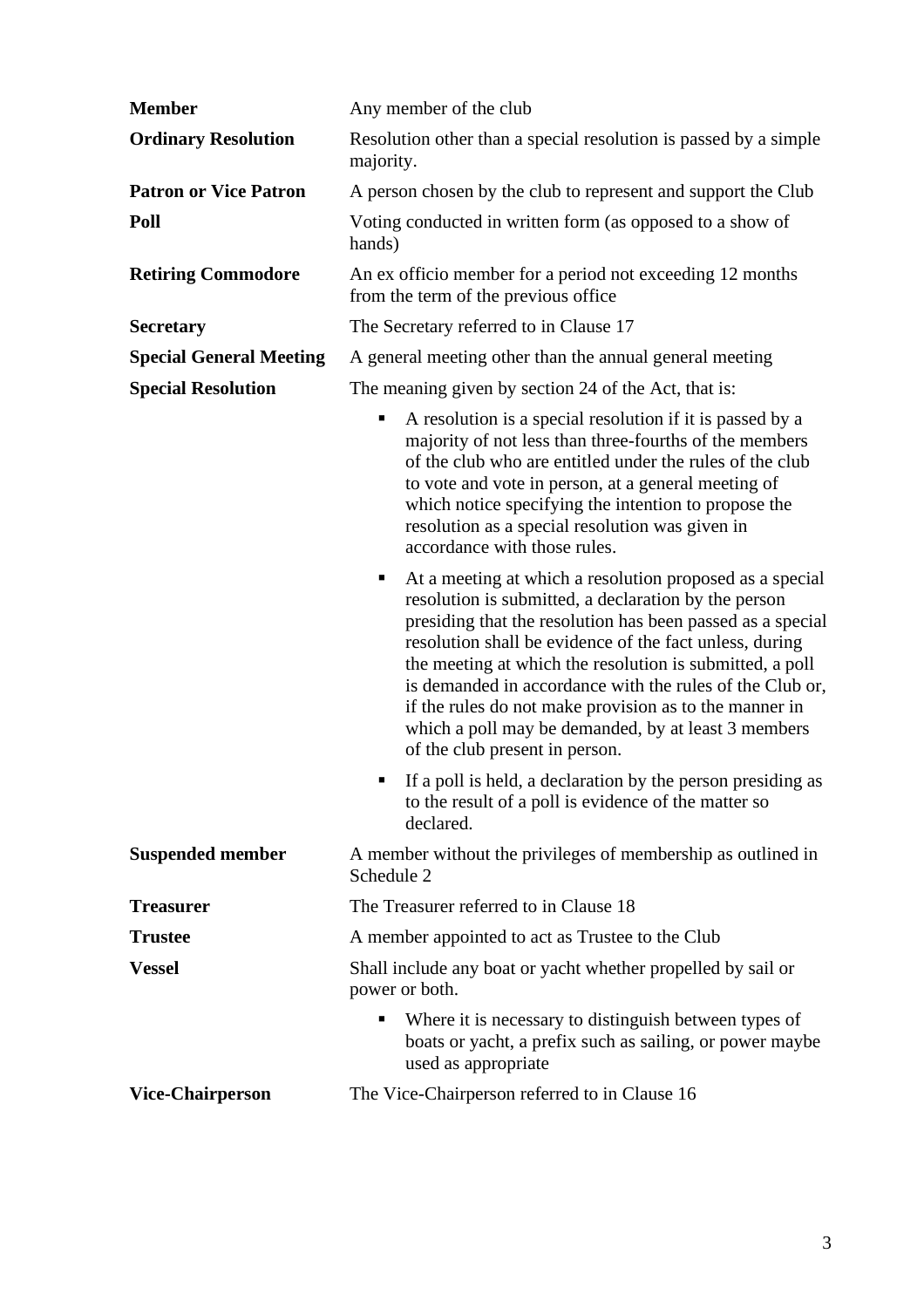#### <span id="page-4-0"></span>**3. Objects of Club**

- 3.1 The objects of the Club are:
	- 3.1.1. To establish, maintain and conduct a Club devoted to sailing, boating and other aquatic recreation plus social, sporting, and cultural pursuits.
	- 3.1.2. To provide facilities for literary, scientific, athletic, professional and any other lawful purpose of providing benefits and enjoyment for the members of the Club.
	- 3.1.3. The encouragement of the provisions of facilities for those engaged in the racing of sailing boats in ocean, offshore and closed water events.
	- 3.1.4. The holding and arrangement of matches, races, regattas and competitions in yachting and other sports, pastimes and games and the offering and granting of contributions towards the provision of prizes, awards, and distinctions.
	- 3.1.5. The encouragement of amateur yacht sailing and building.
	- 3.1.6. The encouragement of the study of yacht sailing, seamanship, pilotage and navigation and the improvement in design of cruising and racing yachts.
	- 3.1.7. The promotion of social activities between members of the Club, their family members, their friends and the provision of accommodation with all the usual privileges and advantages of a Club for the purposes aforesaid.
	- 3.1.8. The provision and accommodation for members and their guests upon premises of which the Club is the bona fide occupier and not for the purpose of making profits divisible amongst the members or any object other than the accommodation of the members and their guests.
	- 3.1.9. Affiliation with other kindred clubs.
- 3.2 The property and income of the Club shall be applied solely towards the promotion of the objects of the Club and no part of that property or income may be paid or otherwise distributed, directly or indirectly, to members, except in good faith in the promotion of those objects.

#### <span id="page-4-1"></span>**4. Powers of Club**

- 4.1 The powers conferred on the Club are the same as those conferred by section 13 of the Act, so that subject to the Act and any additions, exclusions or modifications inserted below, the Club may do all things necessary or convenient for carrying out its objects and purposes, and in particular, may:
	- 4.1.1. Acquire, hold, deal with, and dispose of any real or personal property.
	- 4.1.2. Open and operate bank accounts.
	- 4.1.3. Invest its money:

4.1.3.1 In any security in which trust monies may lawfully be invested; or

4.1.3.2 In any other manner authorised by the rules of the Club.

- 4.1.4. Borrow money upon such terms and conditions as the Club thinks fit.
- 4.1.5. Give such security for the discharge of liabilities incurred by the Club as the Club thinks fit, except that no security against 2 Val Street, Rockingham clubhouse property shall be considered without the approval of the membership at a general meeting.
- 4.1.6. Apply for and obtain and renew a club license under the Liquor Act.
- 4.1.7. Appoint agents to transact any business of the Club on its behalf.
- 4.1.8. Enter into any other contract it considers necessary or desirable.
- 4.1.9. Apply for any income taxation concessions available under Commonwealth Taxation law.
- 4.1.10. Amalgamate, cooperate, or affiliate with any other Club, Association or Society having objects wholly or in part similar to those of the Club.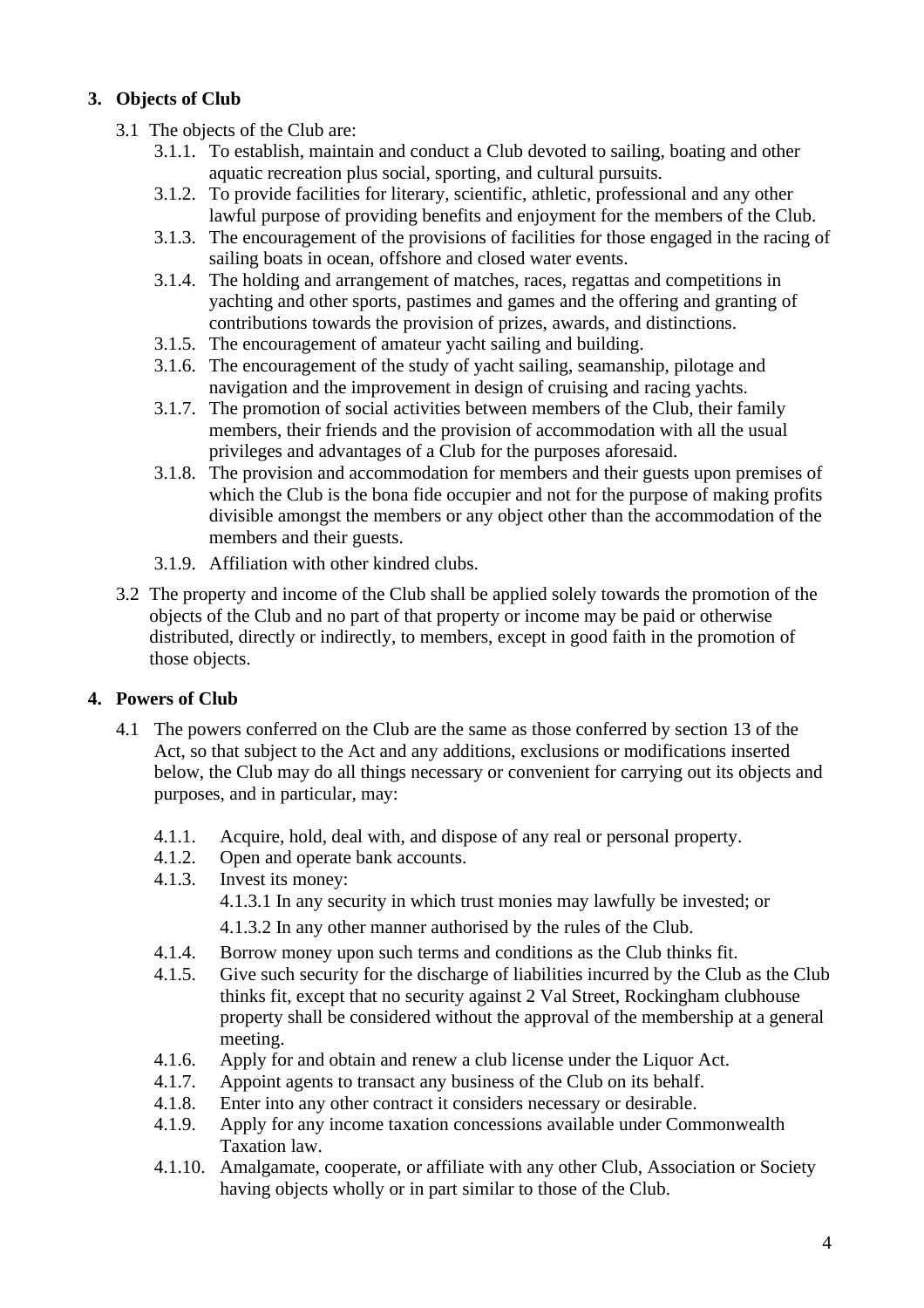- 4.1.11. Provide accommodation for members and their guest(s) upon premises of which the Association is the bona fide occupier and not for the purpose of making profits divisible amongst the members or any of them or in support of any object other than the accommodation of the members or the members and their guest(s); and
- 4.1.12. May act as trustee and accept and hold real and personal property upon trust but does not have power to do any act or thing as a trustee that, if done otherwise than as a trustee, would contravene this Act or the rules of the Club.

#### <span id="page-5-0"></span>**5. Membership Categories of the Club**

- 5.1 Membership of the Club is divided into the following categories:
	- 5.1.1. **Voting members** comprised of the following sub-categories:
		- (i) Full members.
		- (ii) Life members.
		- (iii) Country members.
		- (iv) Senior (Full) members.
		- (v) Youth (Full) members.
		- (vi) Corporate (Full) members.
		- (vii) Restricted (Full) members.

#### 5.1.2. **Non-Voting Members** – comprised of the following sub-categories:

- (i) Social/Crew members.
- (ii) Associate members.
- (iii) Senior (Social/Crew) members.
- (iv) Youth (Social/Crew) members.
- (v) Junior members.
- (vi) Honorary members.
- (vii) Corporate Umbrella members.
- (viii) Restricted members.
- (ix) Temporary members.
- (x) Family Members
- 5.2 The Qualifications and Privileges for the sub-categories of membership referred to in Clause 5.1 are outlined in Schedule 1 and 2.
- 5.3 A person who wishes to become a member of the Club shall complete in full and submit to the Club, (including all fees due and payable for the category applied for) the printed membership application form supplied by the Club on which shall be stated the full given names and surnames, address, postal address, contact information and acceptance of terms and conditions of the candidate. Once completed the intended member shall receive a member card and is entitled to use all facilities of the club available to category of membership applied for subject to the final approval by COM.
- 5.4 This form shall be proposed and seconded by financial voting members of the Club who are clearly identified by name and membership number.
- 5.5 All applications shall be posted on the noticeboard of the club for a period of not less than seven (7) days before election. Further to this, a period of not less than fourteen (14) days shall elapse between nomination and election.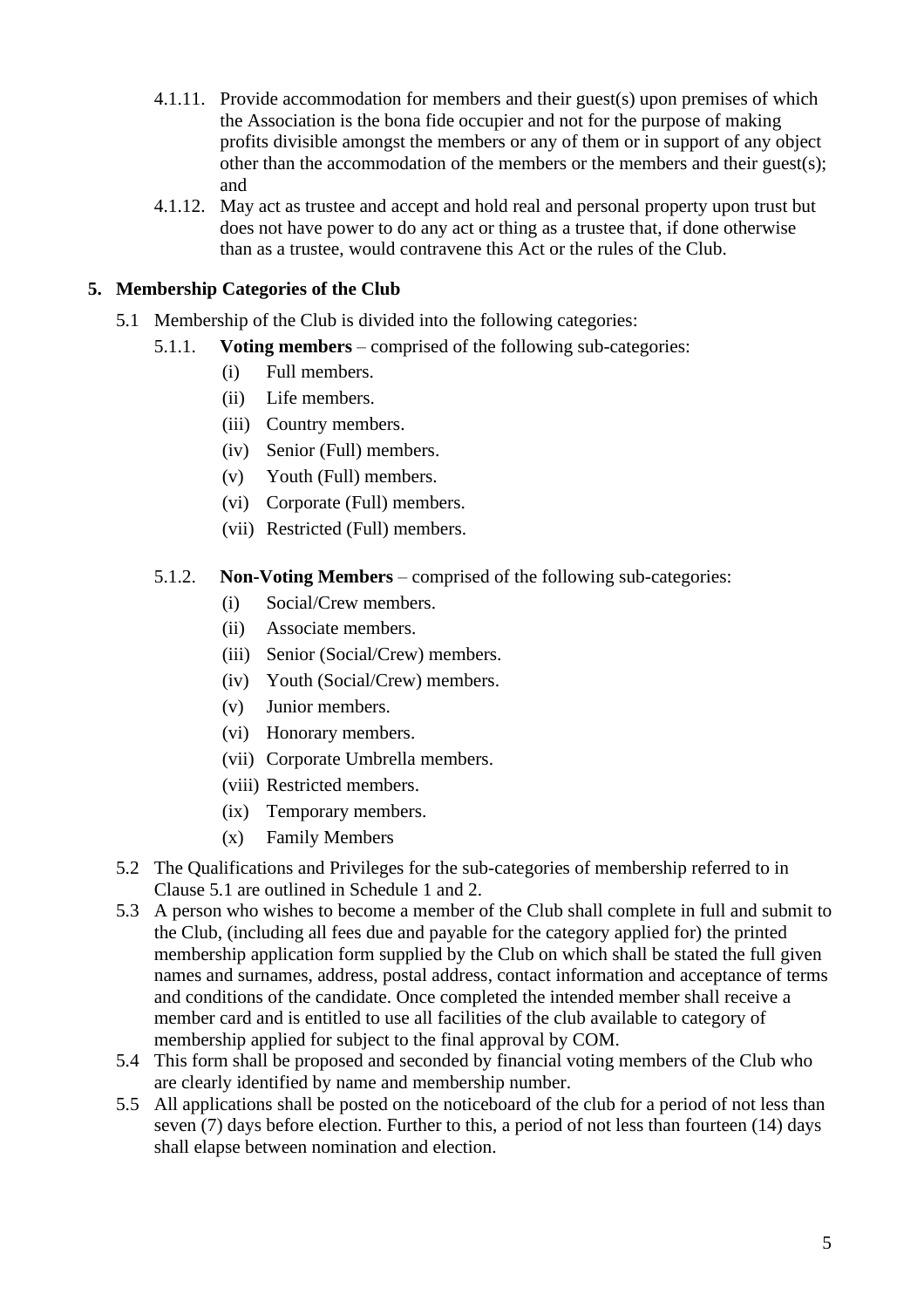- 5.6 The Committee may approve candidates, whose names have been submitted in accordance with the procedure in Clause 5.4 after a minimum period of fourteen (14) days from the date of nomination.
- 5.7 Any member may place before the Committee an objection to a proposed member in accordance with the following procedure:
	- 5.7.1 An objection must be in writing and supported by written reasons.
	- 5.7.2 The Committee must consider all objections received in accordance with Clause 5.6 at the next available Committee Meeting; and
	- 5.7.3 Notification of the Committee's resolution of the objection must be supplied to the member opposing the membership within 10 days of the resolution being made.
- 5.8 The following persons must not, without the leave of the Commissioner, accept an appointment or act as a member of the Club:
	- 5.8.1 A person who is, according to section 13D of the Interpretation Act 1984 (WA), as amended, a bankrupt person or a person whose affairs are under insolvency laws.
	- 5.8.2 A person who has been convicted, within or outside the state of WA, of:
		- (i) An indictable offence in relation to the promotion, formation, or management of a body corporate; or
		- (ii) An offence involving fraud or dishonesty punishable by imprisonment for a period of not less than 3 months; or
		- (iii)An offence under Division 3 or Section 127 of the Act.
- 5.9 The Committee must consider each application made under Clause 5.2 at a Committee Meeting and must at the Committee Meeting or the next Committee Meeting accept or reject that application.

#### <span id="page-6-0"></span>**6. General Qualifications and Privileges of Members**

- 6.1 The general qualifications and privileges of members are set out in Schedules 1 and 2.
- 6.2 The maximum number of guests per member per day for the purposes of s 48(4)(b) of the Act is five (5).
- 6.3 The maximum number of persons admitted membership to a Corporate Membership category should not exceed approximately 5% of the total club membership, unless there are special circumstances. Nominations for election shall be considered under the same manner as the election of ordinary members. Ref clause 5.
- 6.4 No liquor shall be sold or supplied to a Junior member (i.e., a person under the age of 18).

#### <span id="page-6-1"></span>**7. Register of members of Club**

7.1 The Club must comply with section 27 of the Act by:

7.1.1. The club shall keep an up-to-date register of members in respect of each category of membership. This register must be continually available for inspection at the club premises.

7.1.2. Maintaining the contact details of members, in accordance with Clause 8.1.1;

7.1.3. Upon the request of a member of the Club, shall make the register available for the inspection of the member and the member may make a copy of or take an extract from the register in accordance with Clause 8.2 but shall have no right to remove the register for that purpose.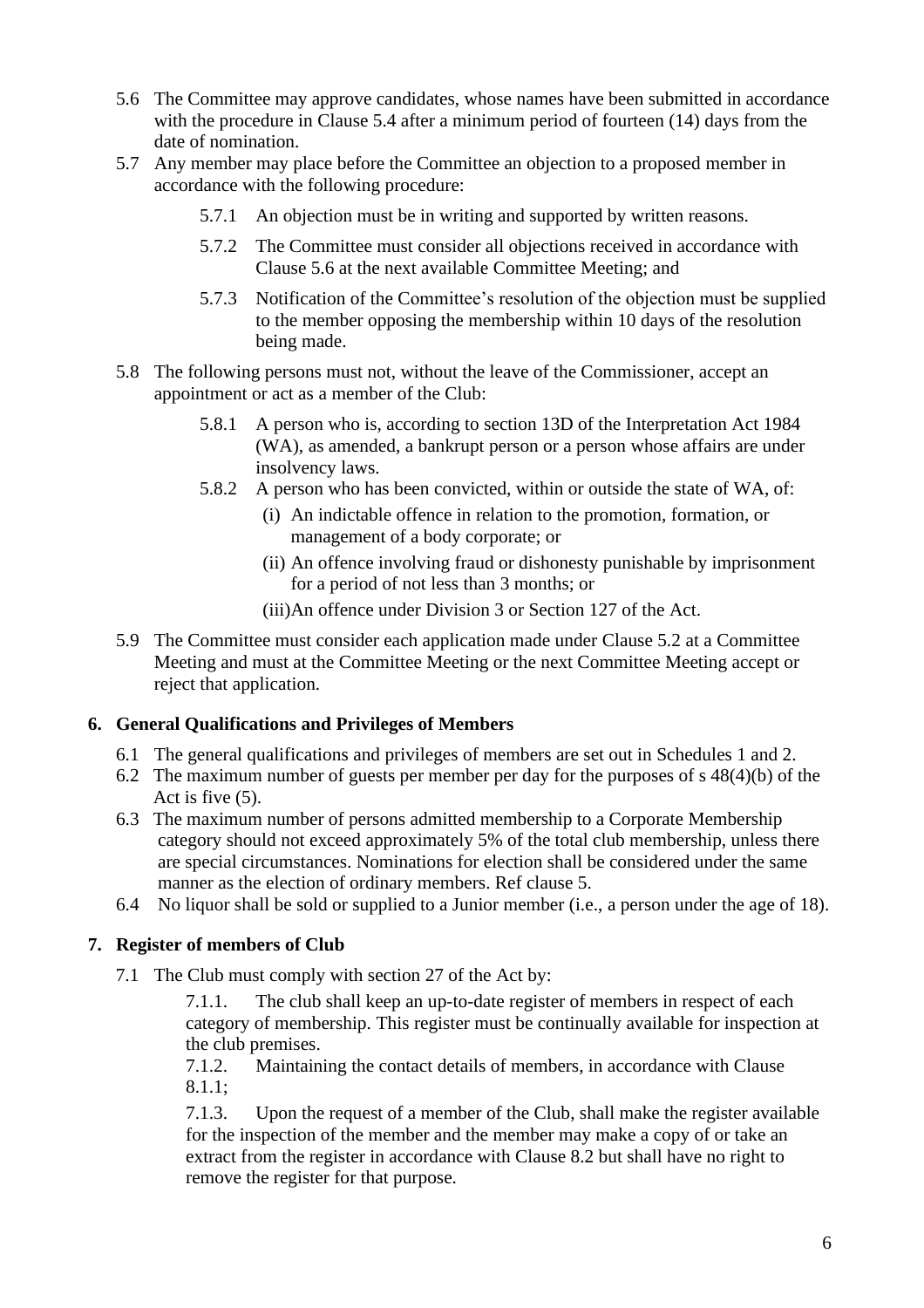- 7.2 The register must be so kept and maintained at the Club or at such other place as the members at a general meeting decide.
- 7.3 The Club must cause the name of a person who dies or who ceases to be a member under Clause 12 to be deleted from the register of members.

#### <span id="page-7-0"></span>**8. Privacy of Members**

8.1 The details of the members of the Club shall be kept in a register in accordance with Clause 7, subject to the following qualifications:

8.1.1. A member need only provide enough information to the register to enable contact with them.

8.1.2. A person must not use or disclose information in the register except for a purpose that is connected with the affairs of the Club or that is related to the administration of the Act; and

8.1.3. The details of the register must not be used for advertising purposes.

8.2 A member who wishes to copy the register of members must provide a statutory declaration setting out the purposes for which the application is made.

#### <span id="page-7-1"></span>**9. Subscriptions of Members of Association**

- 9.1 All Members shall, subject to this Constitution, pay such nomination fees and subscriptions to the Association as shall be provided for by the By-laws of the Club
- 9.2 The Committee has the power to refund any nomination fee or subscription or any part thereof.
- 9.3 Any Junior or Youth member who attains the maximum age of their membership category will not be required to pay any increase in subscription until the following financial year in which they have attained the maximum age.
- 9.4 Subject to Clause 9.2, a member whose subscription has not been paid within 3 months after the relevant date fixed by or under Clause 9.1 ceases on the expiry of that period to be a member, unless the committee decides otherwise.
- 9.5 A person exercises all the rights and obligations of a member for the purposes of these rules if their subscription is paid on or before the relevant date fixed by or under clauses 9.1 or 9.2 or within 3 months thereafter.

#### **10. Termination of Membership of the Club**

10.1 Membership of the Club may be terminated upon:

10.1.1. Receipt by the Club of a notice in writing from a member of his or her resignation from the Club. Such person remains liable to pay to the Club the amount of any subscription due and payable by that person to the Club but unpaid at the date of termination; or

10.1.2. Non-payment by a member of his or her subscription, or any other money due to the Club, provided that:

- (i) The member has been notified in writing of non-payment 14 days after the due date of payment: and
- (ii) The amount due has remained unpaid not less than 14 days after such notice has been provided: or
- 10.1.3. Expulsion of a member in accordance with Clause 12.
- 10.2 The Committee may refund, or extend the time allowed for payment for any amount due under Clause 10.1.2 if:

10.2.1. It is satisfied that the member is unable to pay the amount due by reason of being absent from Western Australia; or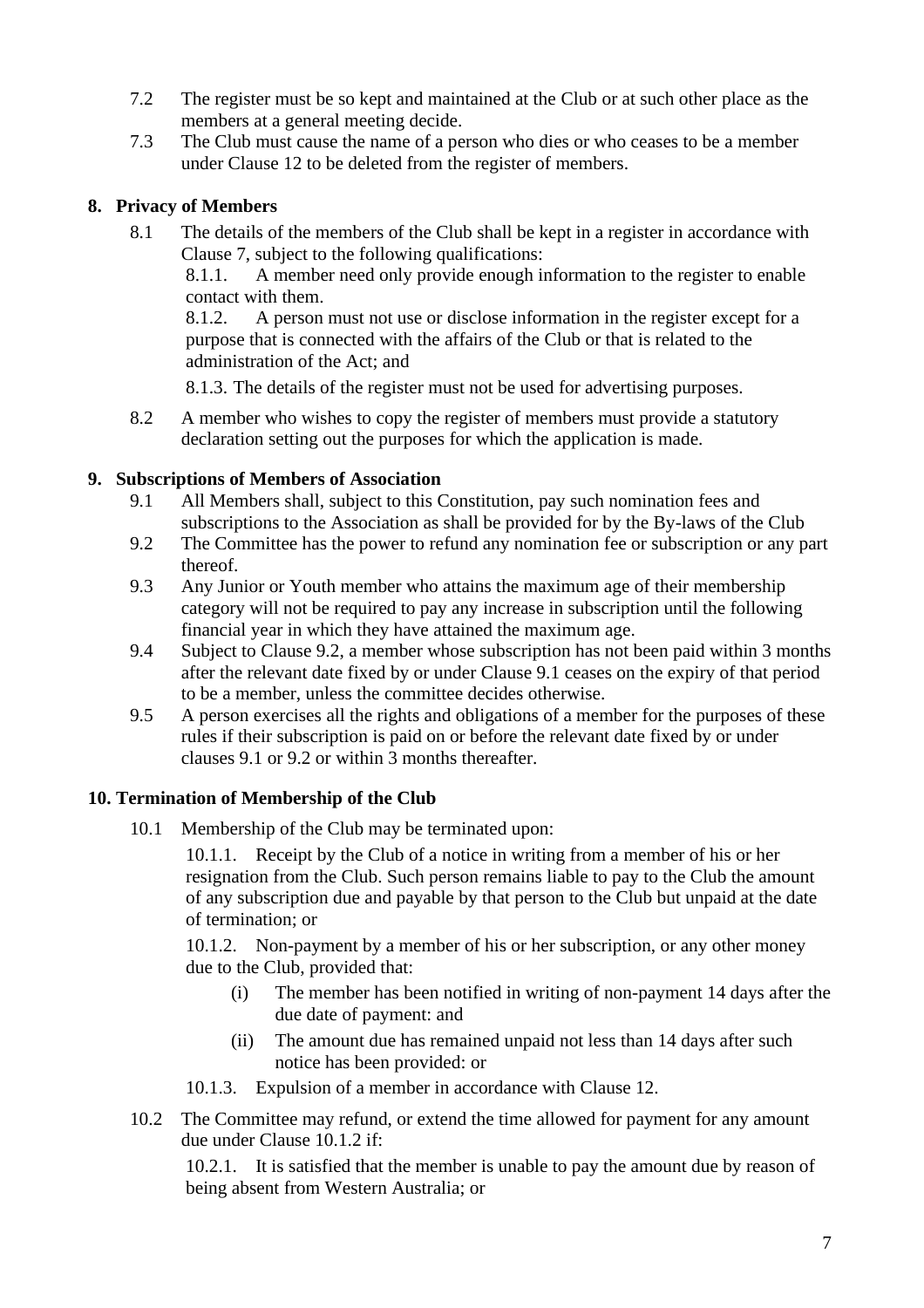- 10.2.2. For any sufficient reason the Committee may think proper.
- 10.3 Any member whose membership has been terminated for non-payment of subscriptions or other monies due under Clause 9.1 shall be denied the privileges of a member or be a guest of the Club until a period of 6 months has elapsed and a new membership application has been approved by the Committee.

#### <span id="page-8-0"></span>**11. Disputes and Mediation**

- 11.1 The rule operates subject to the Committee's discretion under Clause 12.
- 11.2 The grievance procedure set out in this rule applies to disputes under these rules between:
	- 11.2.1. A member and another member; or
	- 11.2.2. A member and the Club; or

11.2.3. if the club provides services to non-members, those non-members who receive services from the Club, and the Club.

- 11.3 The parties to the dispute must meet and discuss the matter in dispute, and, if possible, resolve the dispute within 14 days after the dispute comes to the attention of all of the parties.
- 11.4 If the parties are unable to resolve the dispute at the meeting, or if a party fails to attend that meeting, then the parties must, within 10 days, hold a meeting in the presence of a mediator.
- 11.5 The mediator must be:
	- 11.5.1. A person chosen by agreement between the parties; or
	- 11.5.2. In the absence of agreement:
		- (i) In the case of a dispute between a member and another member, a person appointed by the Committee.
		- (ii) In the case of a dispute between a member or relevant non-member (as defined by sub-rule (2) and the Club, a person who is a mediator appointed to, or employed with, a not-for-profit organisation.
- 11.6 A member of the Club can be a mediator.
- 11.7 The mediator cannot be a member who is a party to the dispute.
- 11.8 The parties to the dispute must, in good faith, attempt to settle the dispute by mediation.
- 11.9 The mediator, in conducting the mediation, must:
	- 11.9.1. Give the parties to the mediation process every opportunity to be heard.

11.9.2. Allow due consideration by all parties of any written statement submitted by any party; and

11.9.3. Ensure that natural justice is accorded to the parties to the dispute throughout the mediation process.

- 11.10 The mediator must not determine the dispute.
- 11.11 The mediation must be confidential and without prejudice.
- 11.12 If the mediation process does not result in the dispute being resolved, the parties may seek to resolve the dispute in accordance with the Rules of Club, the Act or otherwise at law.

#### <span id="page-8-1"></span>**12. Suspension, Expulsion or Discipline of Members of the Club**

12.1 If the COM or the Club Manager receives a complaint from the Duty Manager, Duty Staff or member, of a Member's behaviour which is considered a serious breach of the Liquor Act or any other legislation pertaining to occupational health and safety, or where police involvement is required, then the committee may suspend the Member for a period of time until a hearing can be established in accordance with Clause 12.3.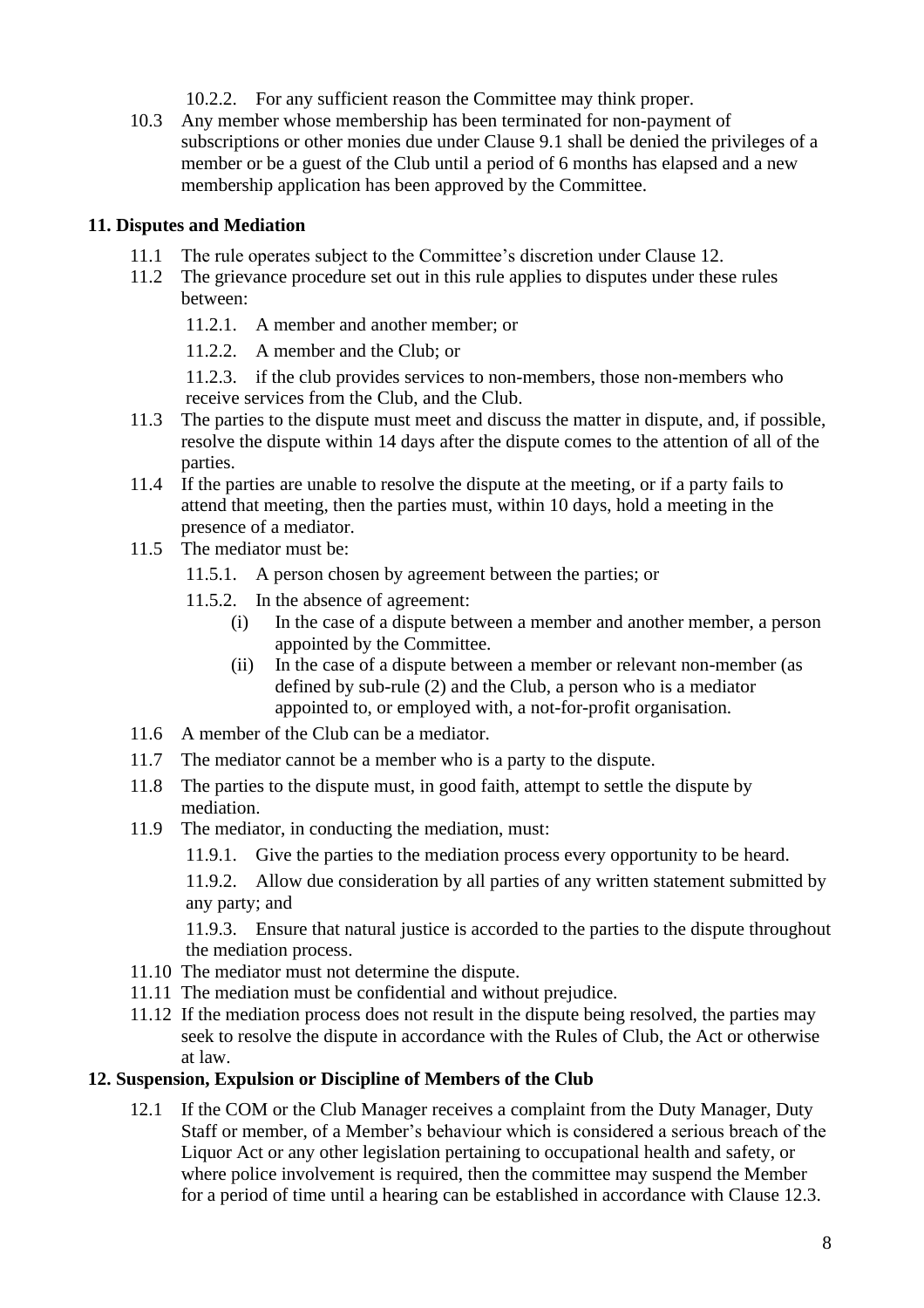12.2 If the Committee considers that a member's conduct may be:

12.2.1. Detrimental to the interests of the Club; or

12.2.2. Offensive to Members of the Club; or

12.2.3 Contrary to the Club's Constitution and By-Laws it may appoint a Tribunal to hear the matter, or it may hear the matter itself in accordance with the Club's Constitution and by-laws.

12.3 The Tribunal will:

12.3.1. Be open to participation from any Voting or Ordinary member of the Club, with a minimum of 5 expressions of interest in writing to the Committee necessary to form a Tribunal.

12.3.2. Be comprised of 3 Voting or Ordinary members, who have each expressed an interest in participation in accordance with Clause 12.3.1; and

12.3.3. Make a recommendation to the Committee upon reaching a decision.

12.4 The Committee or the Tribunal appointed under Clauses 12.2 and 12.3 must:

12.4.1. Make arrangements for a hearing of the matter, giving consideration to the availability of interested parties.

12.4.2. Communicate to the member whose conduct is in question, either orally or in writing, at least 7 days prior to the hearing:

- The particulars from the matter to be heard; and
- The time, date, and venue of the hearing.

12.4.3. Hear submissions from any interested parties, complainants or witnesses relevant to the matter being heard.

12.4.4. Allow the Member whose conduct is being questioned the opportunity to address any prejudicial statements made during the hearing; and

12.4.5. Make a determination on the matter based on the findings of the hearing and any submissions made by the member whose conduct is in question.

- 12.5 Should the Committee make a determination that the members conduct is unsatisfactory, it may implement directly subject to rule 12.7 any, or a combination of the following –
	- (i) A reprimand.
	- (ii) A fine.
	- (iii) Suspension of Club membership for a maximum period not exceeding 12 months.
	- (iv) Expulsion from the Club.
- 12.6 Members suspended as a result of a hearing under Clause 12 will remain liable for all Club subscriptions, fees, and levies.
- 12.7 Any Member subject to disciplinary measures as a result of a hearing conducted in accordance with Clause 12 of this Constitution shall be given written notice within 7 working days of the decision.

#### <span id="page-9-0"></span>**13. Committee of Management (COM)**

- 13.1 The affairs of the Club will be managed exclusively by the Committee of Management (COM) consisting of:
	- 13.1.1. The Flag Officers, Secretary and Treasurer; and
	- 13.1.2. Not less than four (4) and not more than eight (8) other persons, all of whom must be Voting members of the Club except that up to two (2) Committee Members may be Social/Crew non-voting members and be eligible to stand for Club office in accordance with the Rules of the Club.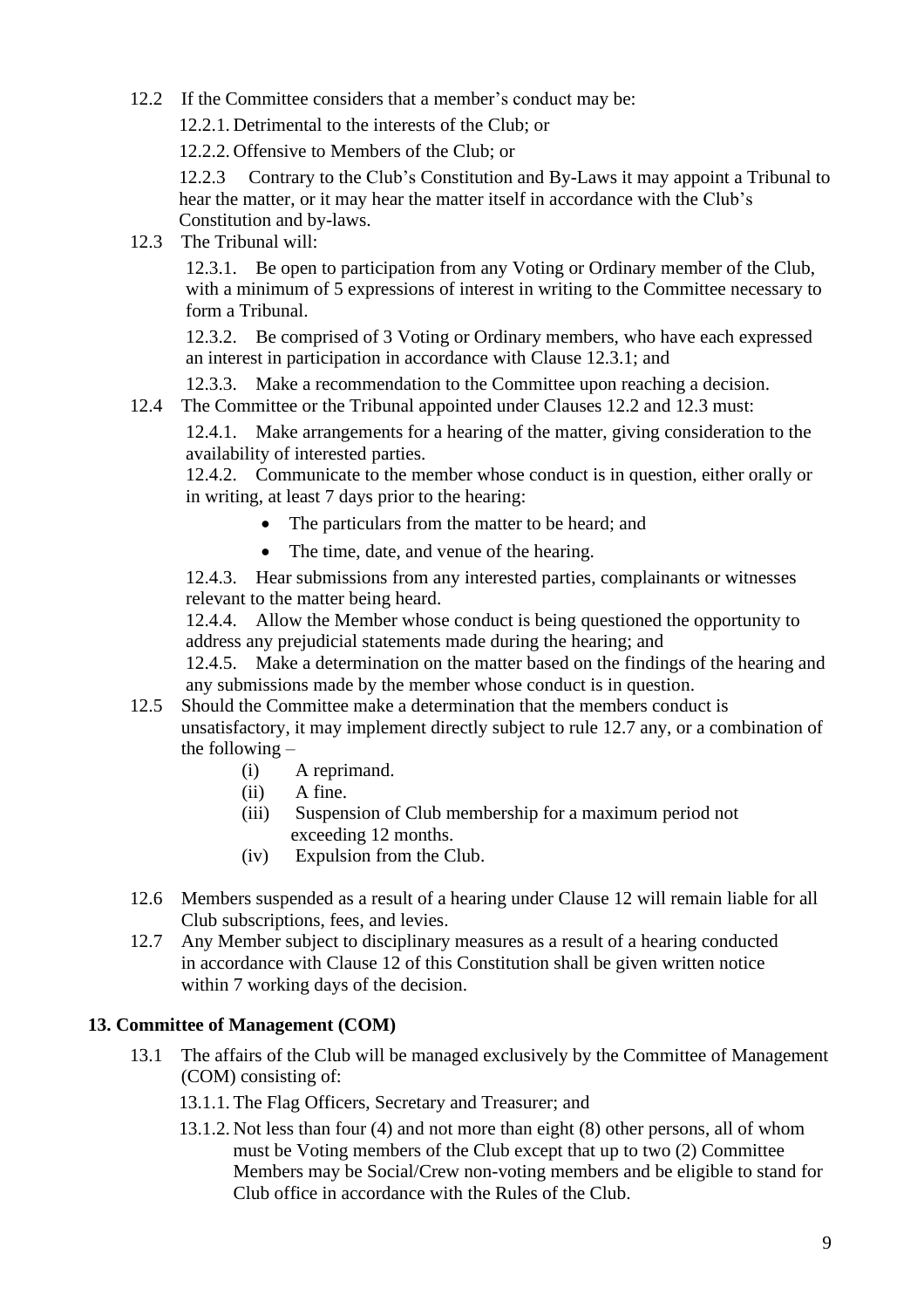- 13.2 A Committee member's term will be from their election at an annual general meeting until the election at the following year's annual general meeting, subject to any other relevant Rules of the Club.
- 13.3 Except for nominees under Clause 13.7, a person is not eligible for election to membership of the Committee unless a member has nominated themself for election by delivering notice in writing of that nomination, signed by:

13.3.1. The nominator; and

13.3.2. The nominee to signify their willingness to stand for election,

to the Club not less than 7 days before the day on which the annual general meeting concerned is to be held.

13.4 A person who is eligible for election or re-election under this rule may:

13.4.1. Propose or second themselves for election; and

13.4.2. Vote for themselves.

13.5 If the number of persons nominated in accordance with Clause 13.1 for election to membership of the Committee does not exceed the number of vacancies in that membership to be filled:

13.5.1. The Manager (Returning Officer) must report accordingly to the annual general meeting and the Chairperson; and

13.5.2. The Manager (Returning Officer) must declare those persons to be duly elected as members of the Committee at the annual general meeting concerned.

- 13.6 If vacancies remain on the Committee after the declaration under Clause 13.5, additional nominations of Committee members may be accepted from the floor of the annual general meeting. If such nominations from the floor do not exceed the number of vacancies the Chairperson must declare those persons to be duly elected as members of Committee. Where the number of nominations from the floor exceeds the remaining number of vacancies on the Committee, elections for those positions must be conducted.
- 13.7 If a vacancy remains on the Committee after the application of Clause 13.3, or when a casual vacancy within the meaning of Clause 20 occurs in the membership of the Committee:
	- 13.7.1. The Committee may appoint a member to fill that vacancy; and
	- 13.7.2. A member appointed under this Clause will:
		- (i) Hold office until the election referred to in Clause 13.3; and
		- (ii) Be eligible for re-election to membership of the Committee, at the next following annual general meeting.
- 13.8 The Committee may appoint sub-committees with or without members of the Committee except that the Commodore shall be, ex officio, a member of each subcommittee
- 13.9 The Committee may delegate, in writing, to one or more sub-committees (consisting of such member or members of the association as the Committee thinks fit) the exercise of such functions of the Committee as are specified in the delegation other than:
	- 13.9.1. The power of delegation; and

13.92. A Function which is a duty imposed on the Committee by the Act or any other law.

- 13.10 Any delegation under Clause 13.9 may be subject to such conditions and limitations as to the exercise of that function or as to time and circumstances as are specified in the written delegation and the Committee may continue to exercise any function delegated.
- 13.11 The Committee may, in writing, revoke wholly or in part any delegation under Clause 13.9.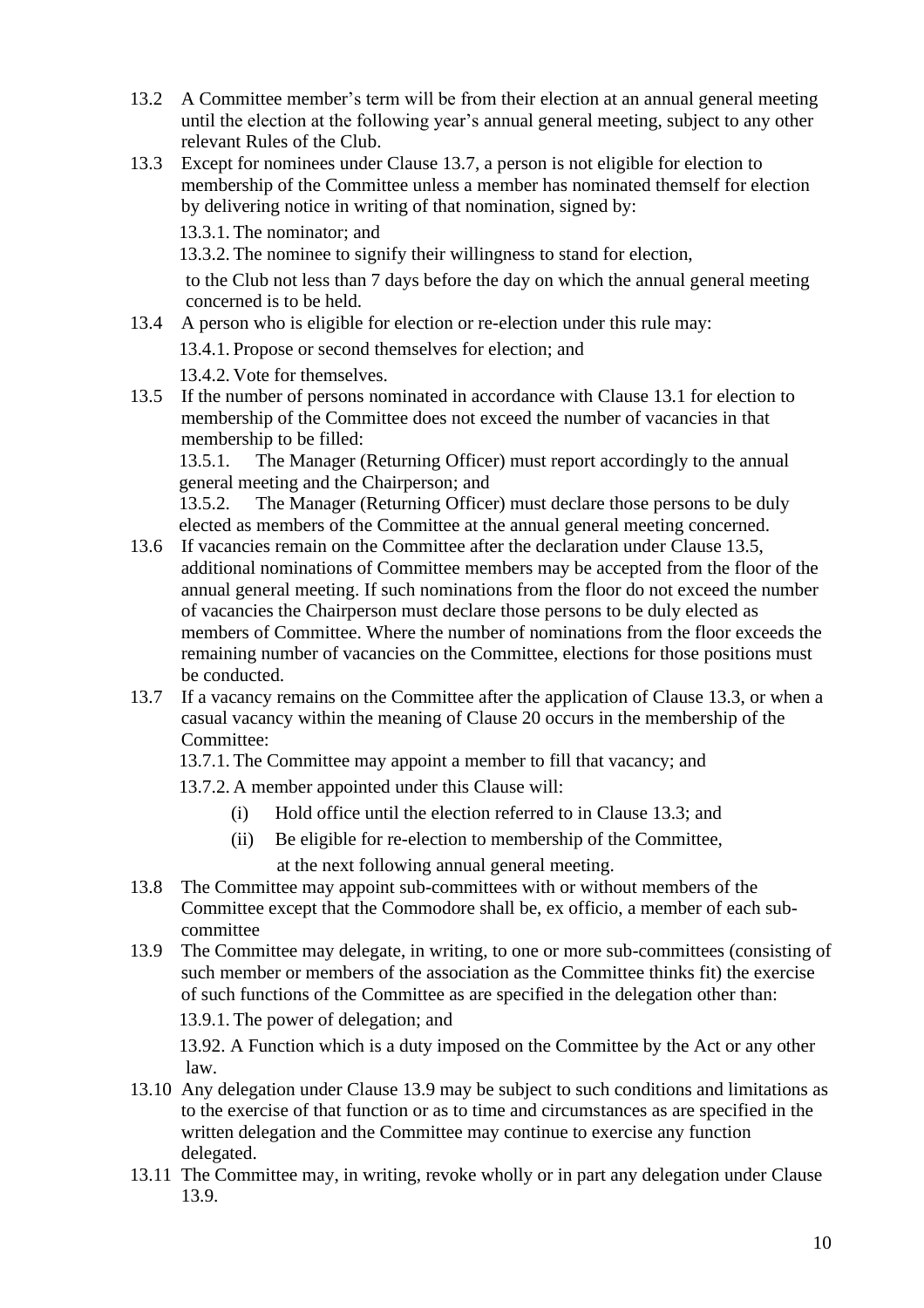13.12 A member elected to serve on the Committee who does not attend three consecutive Committee meetings without:

13.12.1. Giving notice to the Committee for their absence; or

13.12.2 Where the reasons for their absence are not reasonable in the opinion of the Committee may be subject to disciplinary procedures in accordance with the rules of the Club.

#### <span id="page-11-0"></span>**14. Officers of the Club**

- 14.1 The Officers of the Club shall consist of:
	- A Commodore.
	- A Vice-Commodore.
	- Rear Commodore Sail.
	- Rear Commodore Power.
	- Rear Commodore Juniors.
	- Executive Officer.
	- The Treasurer; and
	- The Secretary.
- 14.2 The Commodore, Vice-Commodore, Rear Commodores and Executive Officer shall be known as Flag Officers.
- 14.3 All candidates for Flag Officers shall be the owner or part owner of a vessel on the Club Register.
- 14.4 A Flag Officer, who ceases to be the owner of a vessel on the Club Register during a term of office, shall not be disqualified from continuing in their position for the remainder of the term of office.

#### <span id="page-11-1"></span>**15. Election of Committee Members**

- 15.1 All Committee members will:
	- 15.1.1. Be elected at each annual general meeting.
	- 15.1.2. Hold office until the following year's annual general meeting, subject to the rules of the Club; and
	- 15.1.3. Be eligible for re-election, subject to Clause 15.2.
	- 15.1.4. There shall be No payment for serving on the Committee.
- 15.2 Flag Officers are not eligible for re-election in the same capacity if they have held the same position for 3 consecutive terms immediately prior to the current election.
- 15.3 Where any of the positions of Flag Officer do not attract at least one nomination for that position by the deadline as set out in Clause 13, nominations for that position will be called again from the floor of the annual general meeting and Clause 15.2 will not apply.
- 15.4 Where the number of candidates does not exceed the number of the respective position(s) to be filled, the nominated candidate(s) shall be declared elected.
- 15.5 Where the number of candidates does exceed the number of respective position(s) to be filled, the position(s) for which this situation exists shall be determined by ballot in the following order:
	- Commodore
	- Vice-Commodore
	- Rear Commodore Sail.
	- Rear Commodore Power.
	- Rear Commodore Juniors.
	- Executive Officer.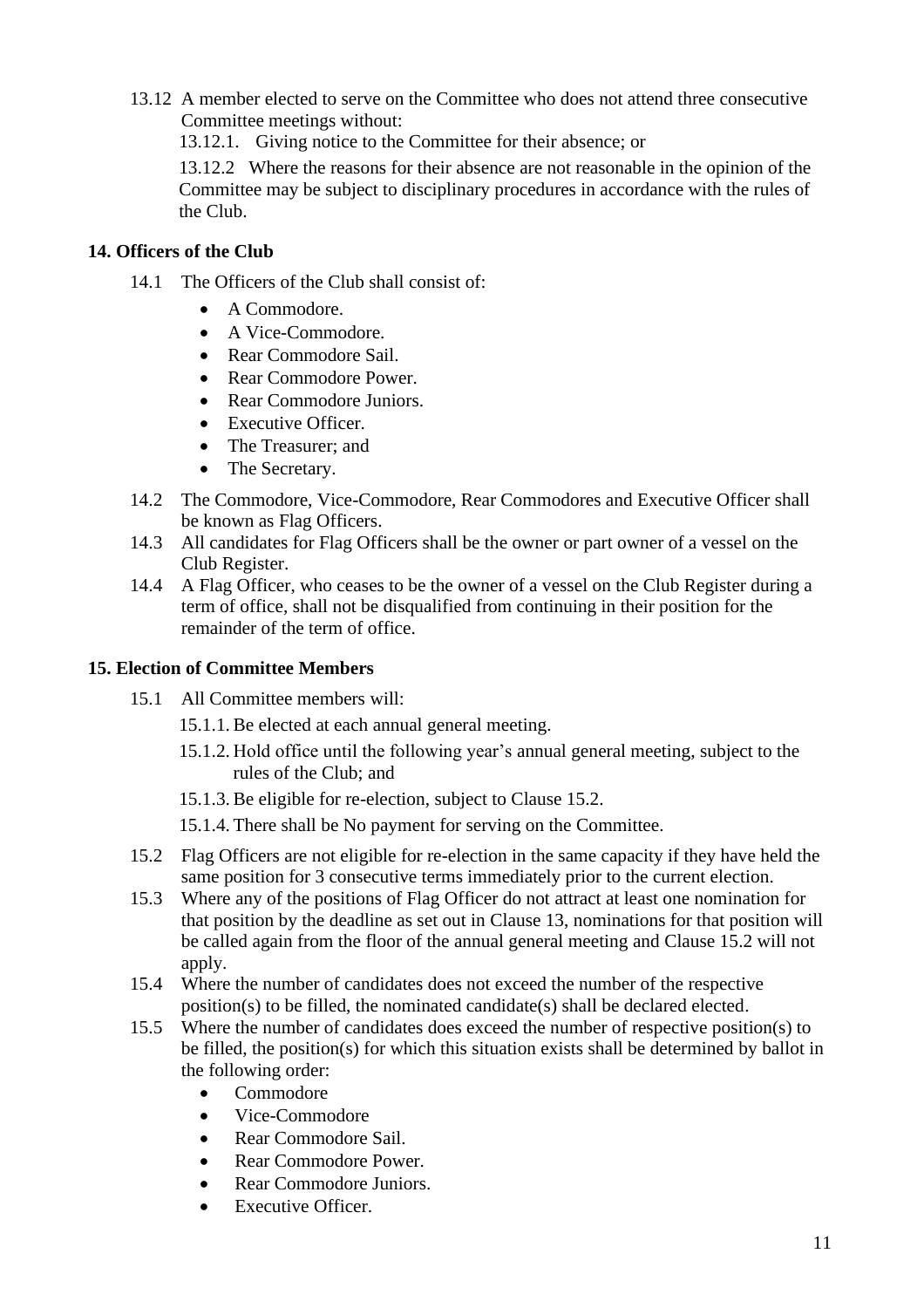- Treasurer.
- **Secretary**
- 15.6 The election of Committee members will be by ballot and taken in the following manner:<br>15.6.1.

The names of the nominated candidates shall be printed on ballot forms for the position.

15.6.2. Each member present at the annual general meeting, who is eligible to vote, shall be given a ballot form and will indicate their decision by marking the name(s) of the candidate(s) whom they wish to vote for, leaving the same number of name(s) as there are vacancies for the position being voted on.

15.6.3. Where there are positions where more than one vacancy is to be filled, those candidates with the highest vote tally shall be declared elected.

15.6.4. Informal ballot papers will be invalid; and

15.6.5. Eligible members pursuant to Clause 25 who are physically present at the annual general meeting may vote; and

15.6.6. Members' eligible to vote who are unable to attend the meeting may apply to the Manager (returning Officer) to lodge an absentee vote in regard to Notices of Motion and the election of Officers.

- 15.6.6.1. An application for an absentee vote shall be in writing and lodged with the Manager (Returning Officer) not later than fourteen 14 days prior to the date of the meeting.
- 15.6.6.2. Upon being satisfied that the applicant is a financial member eligible to vote the Manager (Returning Officer) shall authorise the issuing of a set of voting papers by post, electronically or by collection at the club office.
- 15.6.6.3. All absentee voting papers shall have a counterfoil which is numbered and include the name and membership number of the applicant member and this information shall be recorded in the absentee voting register.
- 15.6.6.4. Absentee voting papers shall be returned to the Manager (returning Officer).
- 15.6.6.5. An absentee voting paper being returned electronically, shall be in the designated electronic mailbox no later than two (2) working days prior to the meeting.
- 15.6.6.6. An absentee voting paper being returned by post shall be in the Club's post office box for collection two (2) working days prior to the meeting.
- 15.6.6.7. An absentee voting paper returned by hand shall be received at the Club office two (2) working days prior to the meeting or placed in the ballot box provided at the meeting.
- 15.6.6.8. The Manager (Returning Officer) shall check the names on the absentee voting papers to the meeting register.
- 15.6.6.9. An absentee vote will be invalid and not counted if it is not on the official voting paper, has been altered in any way or is not signed by the voting member.
- 15.7 Where the number of candidates for the Committee positions under Clause 13.1 exceeds the number of respective position(s) to be filled, they shall be determined by ballot following the ballot order in Clause 15.5.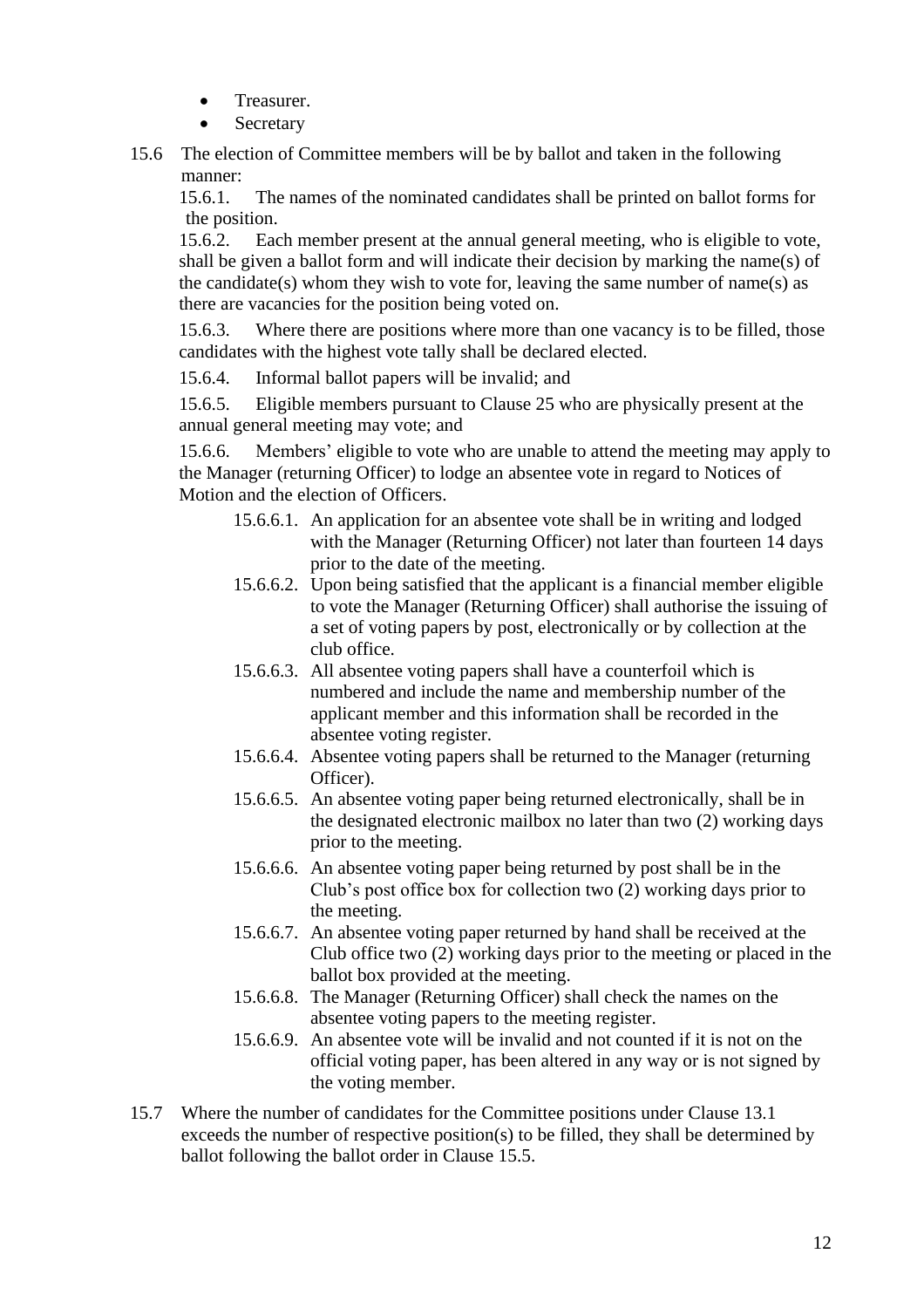#### <span id="page-13-0"></span>**16. Commodore and Vice Commodore**

- 16.1 Subject to this rule, the Commodore must preside at all general meetings and Committee meetings.
- 16.2 In the event of the absence from a General meeting of: 16.2.1. The Commodore, the Vice Commodore 16.2.2 Both the Chairperson and the Vice-Chairperson shall be a member elected by the other members present at the general meeting.
- 16.3 In the event of the absence from a Committee (COM) meeting of the Commodore and Vice Commodore: then refer to clause 21 for order of seniority.

#### <span id="page-13-1"></span>**17. Secretary**

17.1 The Secretary or a nominee of the Secretary shall ensure that the following duties are carried out:

17.1.1. Co-ordinate the correspondence of the Club.

17.1.2. Ensure full and correct minutes of the proceedings of the Committee and of the Club are kept.

17.1.3. Comply on behalf of the Club with:

- (i) Section 27 of the Act with respect to the register of members of the Club, as referred to in Clause 7.
- (ii) Section 28 of the Act by keeping and maintaining in an up-to-date condition the rules of the Club and, upon the request of a member of the Club, must make available those rules for the inspection of the member and the member may make a copy of or take an extract from the rules but will have no right to remove the rules for that purpose; and
- (iii) Section 29 of the Act by maintaining a record of: The names and residential or postal addresses of the persons who hold the offices of the Club provided for by these rules, including all offices held by the persons who constitute the Committee and persons who are authorised such as the Trustee's.

17.1.4. And the Secretary must, upon the request of a member of the Club, make available the record for the inspection of the member and the member may make a copy of or take an extract from the record but will have no right to remove the record for that purpose.

17.1.5. All books, documents, records and registers of the Club, are to be maintained and secured at the Club; and

17.1.6. Perform such other duties as are imposed by this Constitution and By-laws on the Secretary.

#### <span id="page-13-2"></span>**18. Treasurer**

18.1 The Treasurer or a nominee of the Treasurer shall ensure that the following duties are carried out:

18.1.1. Receipt all moneys paid to or received by, or by him or her on behalf of, the Club and must issue receipts for those moneys in the name of the Club.

18.1.2. Pay all moneys referred to in Clause 18.1.1 into such account or accounts of the Club as the Committee may from time to time direct.

18.1.3. Make payments from the funds of the Club with the authority of a general meeting or of the Committee and in so doing ensure that all cheques are signed by himself or herself and at least one other authorised Committee member, or by any two others as are authorised by the Committee.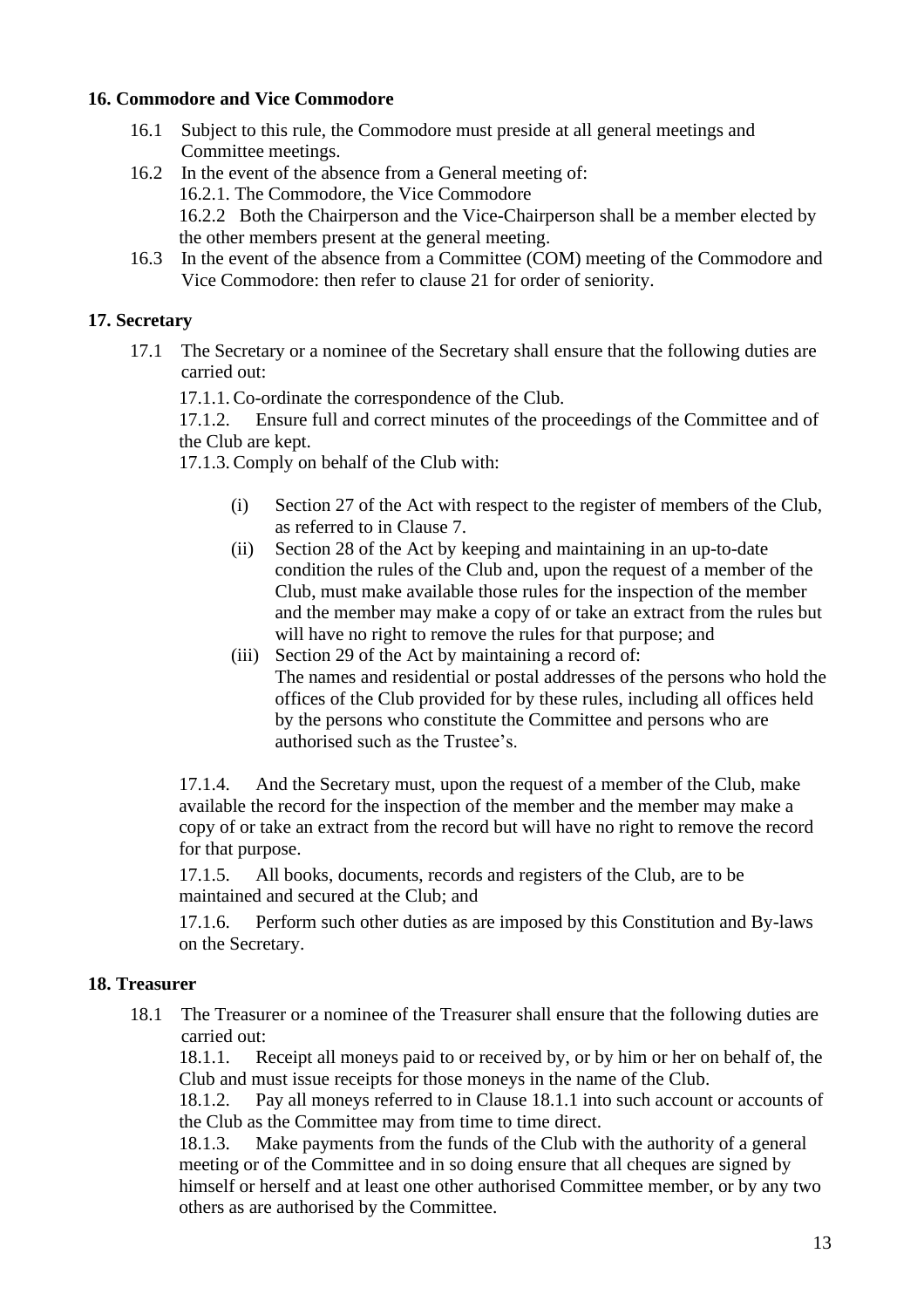18.1.4. Comply on behalf of the Club with sections 25 and 26 of the Act with respect to the accounting records of the Club by:

- (i) Keeping such accounting records that correctly record and explain the financial transactions and financial position of the Club.
- (ii) Keeping its accounting records in such manner as will enable true and fair accounts of the club to be prepared from time to time.
- (iii) Keeping its accounting records in such manner as will enable true and fair accounts of the Club to be conveniently and properly audited.
- (iv) Submitting to members at each annual general meeting of the Club accounts of the Club showing the financial position of the Club at the end of the immediately preceding financial year.

18.1.5. Whenever directed to do so by the Chairperson, submit to the Committee a report, balance sheet or financial statement in accordance with that direction.

18.1.6. Perform such other duties as are imposed by this Constitution and Bylaws on the Treasurer.

18.2 After providing for all expenses and payments considered by the Committee to be necessary or desirable, the balance of the funds of the Club may be utilised or dealt with in such manner as the Committee determines for the furtherance of the objects of the Club.

#### <span id="page-14-0"></span>**19. Club Manager**

19.1 It will be the duty of the Club Manager to:

19.1.1. Exercise the day-to-day management of the Club premises and property, and leased areas, and to control the staff employed by the Club.

19.1.2. Be in attendance, with speaking but not voting rights, at all general meetings and Committee meetings.

<span id="page-14-1"></span>19.1.3. Ensure that all liquor licensing requirements and regulations are observed and that any documentation and renewal of registration and licenses required for any Club activity is in compliance with the relevant government authorities and legislation. 19.1.4. Ensure the Club is open for the sale of liquor during such hours as the Committee shall from time to time determine and as permitted under the Liquor Act.

19.2 These duties are in addition to such duties as the Committee specifies and those duties contained in the By-laws of the Club.

#### **20. Casual Vacancies in Membership of the Committee (COM)**

- 20.1 A casual vacancy occurs in the office of a Committee member and that office becomes vacant if the Committee member;
	- 20.1.1. Dies.
	- 20.1.2. Resigns by written notice delivered to the Committee of Management (COM) and that resignation is accepted by resolution of the COM.
	- 20.1.3. Is convicted of an offence under the Act or any other Act.
	- 20.1.4. Is permanently incapacitated by mental or physical ill-health.
	- 20.1.5. Is absent from more than:
		- (i) 3 consecutive Committee meetings, or

(ii) 3 Committee meetings in the same financial year without tendering an apology to the person presiding at each of those Committee meetings. of which meetings the member received notice, and the Committee has resolved to declare the office vacant; or

- 20.1.6. Ceases to be a member of the Club; or
- 20.1.7. Is the subject of a resolution passed by a general meeting of members terminating his or her appointment as a Committee member.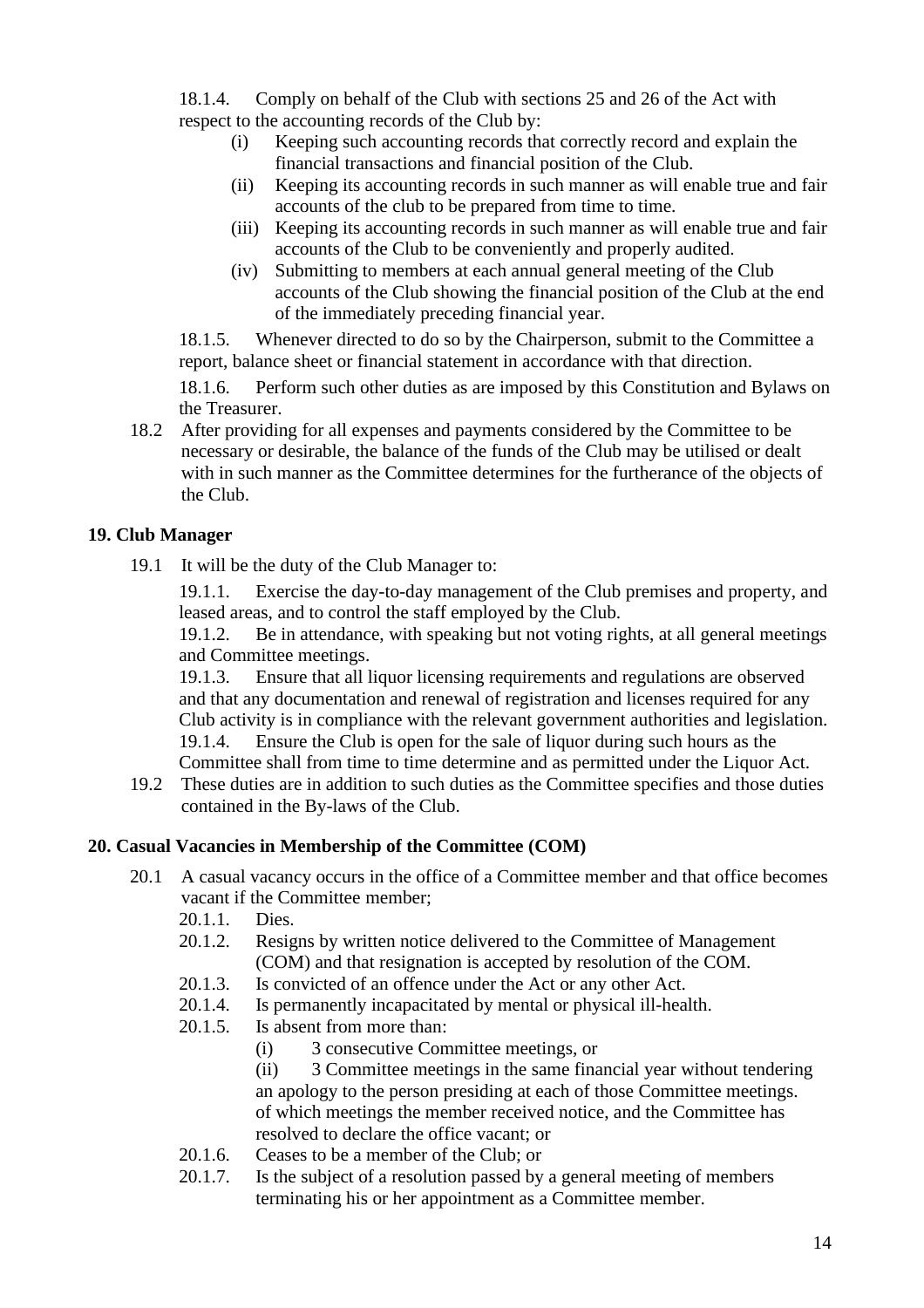#### <span id="page-15-0"></span>**21. Proceedings of the Committee (COM)**

- 21.1 The Committee shall meet at least once in every calendar month.
- 21.2 Each Committee member has a deliberative vote.
- 21.3 A question arising at a Committee meeting must be decided by a majority of votes, but if there is no majority, the Chairperson will have a casting vote in addition to his or her deliberative vote.
- 21.4 At a Committee meeting six (6) Committee members constitute a quorum.
- 21.5 In the absence of a quorum at a Committee meeting, the most senior member present shall postpone the meeting, and then a replacement meeting must take place not more than 7 days from the date of the postponed meeting.
- 21.6 At Committee meetings the Chair shall be taken by the most senior member present, which will be determined with reference to Clause 21.7.
- 21.7 The order of seniority for members of the Committee shall be as follows:
	- 1. Commodore.
	- 2. Vice Commodore.
	- 3. Rear Commodore Sail.
	- 4. Rear Commodore Power.
	- 5. Rear Commodore Juniors.
	- 6. Executive Officer
	- 7. Treasurer
	- 8. Secretary
	- 9. The remaining Committee members by surname, in alphabetical order.
- 21.8 Subject to these rules, the procedure and order of business to be followed at a Committee meeting must be determined by the Committee members present at the Committee meeting.
- 21.9 As required under sections 21 and 22 of the Act, a Committee member having any direct or indirect pecuniary interest in a contract, or proposed contract, made by, or in the contemplation of, the Committee (except if that pecuniary interest exists only by virtue of the fact that the member of the Committee is a member of a class of persons for whose benefit the Club is established), must:

21.9.1. As soon as he or she becomes aware of that interest, disclose the nature and extent of his or her interest to the Committee; and

21.9.2. Not take part in any deliberations or decision of the Committee with respect to that contract.

- 21.10 Clause 21.9.1 does not apply with respect to a pecuniary interest that exists only by virtue of the fact that the member of the Committee is an employee of the Club.
- 21.11 The Secretary must cause every disclosure made under Clause 21.9.1 by a member of the Committee to be recorded in the minutes of the meeting of the Committee at which it is made.
- 21.12 The minutes of each Committee meeting shall be recorded by the Secretary or his or her nominee and shall be recorded in accordance with the rules of the Club.
- 21.13 Unless otherwise approved by the Chairperson or his or her designate or any other person specified by the Committee, all outgoing correspondence must be tabled at the Committee meeting prior to its release.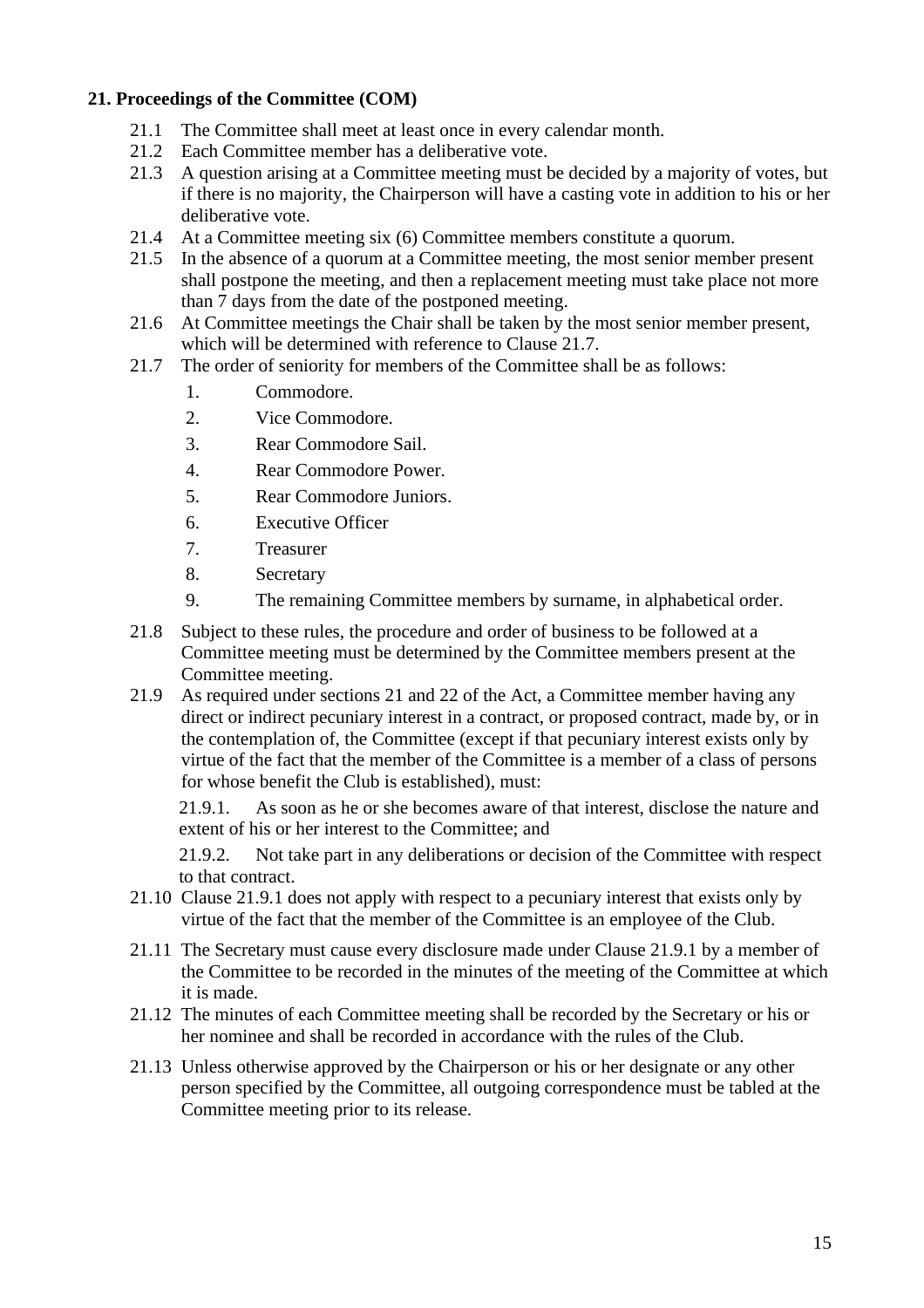#### <span id="page-16-0"></span>**22. General Meetings**

- 22.1 All members of the Club are entitled to attend general meetings.
- 22.2 The Committee:
	- 22.2.1. May at any time convene a special general meeting, subject to Clause 23.

22.2.2. Must convene annual general meetings within the time limits provided for the holding of such meetings by section 23 of the Act, that is, in every calendar year within 6 months after the end of the Club's financial year or such longer period as may in a particular case be allowed by the Commissioner.

22.2.3. Must, within 30 days of receiving a request in writing to do so from not less than 25 Voting Members, or by authority of the Committee, convene a special general meeting for the purpose specified in that request.

22.3 The members making a request referred to in Clause 22.2 must:

22.3.1. State in that request the purpose for which the special general meeting concerned is required; and

22.3.2. Sign that request.

- 22.4 If a special general meeting is not convened within the relevant period of 30 days referred to, the members who made the request concerned may themselves convene a special general meeting as if they were the Committee; or
- 22.5 When a special general meeting is convened under Clause 22.4 the Club must pay the reasonable expenses of convening and holding the special general meeting.
- 22.6 Subject to Clause 22.2, the Secretary must give to all members not less than 14 days' notice of a special general meeting and that notice must specify:
	- 22.6.1. When and where the general meeting concerned is to be held; and

22.6.2. Particulars of the business to be transacted at the general meeting concerned and of the order in which that business is to be transacted.

- 22.7 Subject to Clause 22.2, the Secretary must give to all members not less than 21 days' notice of an annual general meeting and that notice must specify:
	- 22.7.1. When and where the annual general meeting is to be held.
		- (i) Unless otherwise specified, the annual general meeting is to be held on Club premises.
	- 22.7.2. The particulars and order in which business is to be transacted, as follows:
		- (i) First, the consideration of the accounts and reports of the Committee up to the  $31<sup>st</sup>$  March in each year;

(ii) Second, any other business requiring consideration by the Club at the general meeting.

(iii) Third, the election of Committee members to replace outgoing members; and

- 22.8 A special resolution may be moved either at a special general meeting or at an annual general meeting; however, the Secretary must give to all members not less than 21 days' notice of the meeting at which a special resolution is to be proposed. In addition to those matters specified in Clause 22.2, as relevant, the notice must also include the resolution to be proposed and the intention to propose the resolution as a special resolution.
- 22.9 The Secretary must ensure that a notice is given under Clause 22.2, 22.3 or 22.5 by:

22.9.1. Serving it on a member personally; or

22.9.2. Sending it by post or electronically (as per by-law 14.1) to a member at the address of the member appearing in the register of members kept and maintained under Clause 7.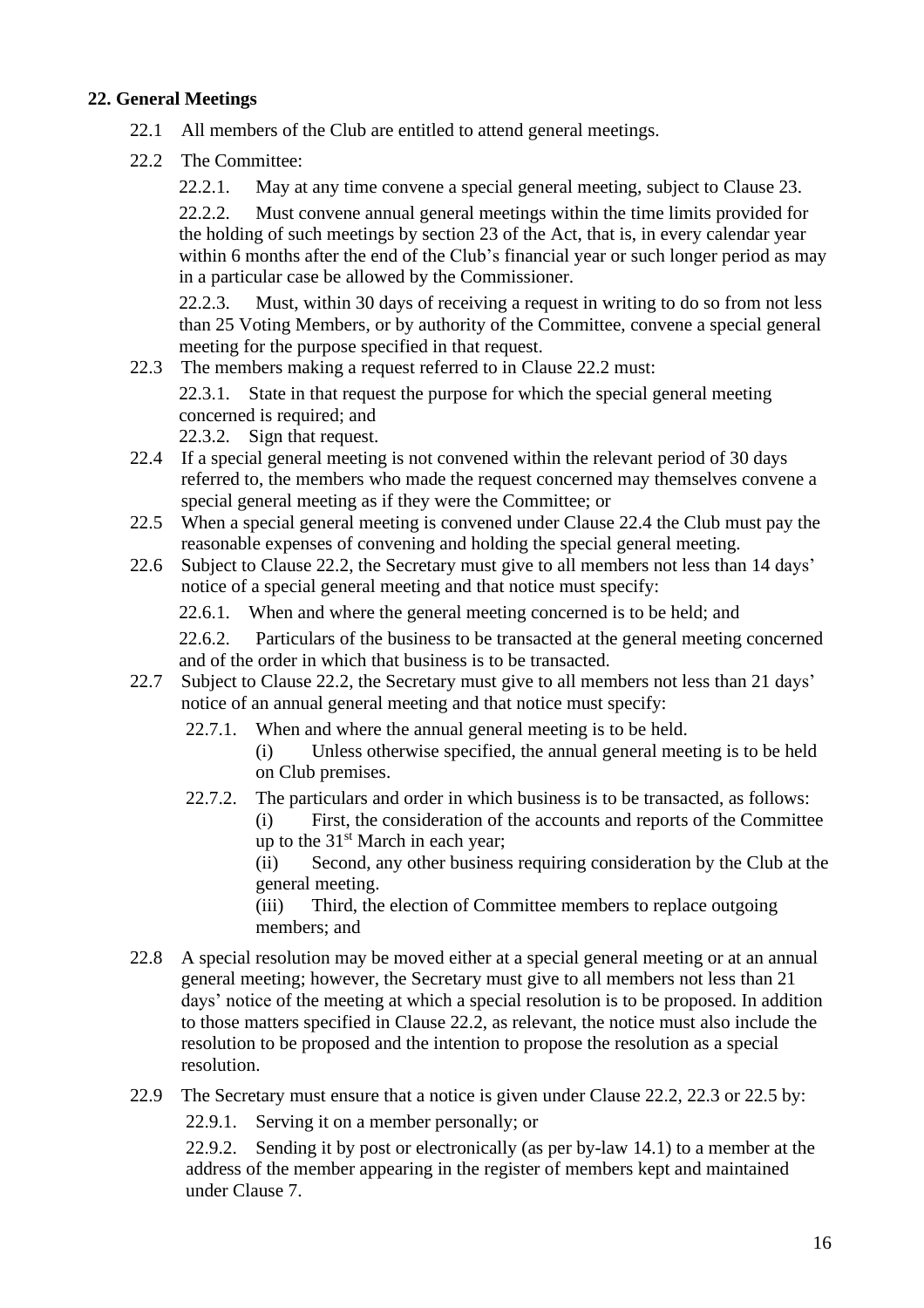22.9.3. Posting it on the Club Notice Board, where it will remain until the conclusion of the meeting.

- 22.10 When a notice is sent by post under Clause 22.9.2, sending of the notice will be deemed to be properly affected if the notice is sufficiently addressed and posted to the member concerned by ordinary prepaid mail.
- 22.11 Accidental omission to post the notice on the Club Notice Board or to send or delay in sending any notice or non-receipt of any notice will not invalidate any meeting, nomination, resolution or election. Any notice removed from the Club Notice Board must be replaced with a copy thereof by the Secretary after discovery of removal by the Secretary.
- 22.12 A half yearly general meeting may be held in the months of November or December in each year and shall be convened and conducted in a manner provided herein for the convening and conducting of annual general meetings.

#### <span id="page-17-0"></span>**23. Quorum and Proceedings at General Meetings**

- 23.1 At a general meeting of 25 Voting members present in person to constitute a quorum.
- 23.2 If within 30 minutes after the time specified for the holding of a general meeting in a notice given under Clause 22.2, a quorum is not present, the general meeting stands adjourned to such time, date and place as the senior Flag Officer present, or if no Flag Officer, the most senior member of the Committee, shall deem fit.
- 23.3 If within 30 minutes of the time appointed by Clause 22.2 for the resumption of an adjourned general meeting a quorum is not present, the members who are present in person may nevertheless proceed with the business of that general meeting from time to time and from place to place.
- 23.4 The Chairperson may, with the consent of a general meeting at which a quorum is present, and must, if so directed by such a general meeting, adjourn that general meeting from time to time and from place to place.
- 23.5 There must not be transacted at an adjourned meeting any business other than business left unfinished or on the agenda at the time when the general meeting was adjourned.
- 23.6 When a general meeting is adjourned for a period of 30 days or more, the Secretary must give notice under Clause 22 of the adjourned general meeting as if that general meeting were a fresh general meeting.
- 23.7 At a general meeting: 23.7.1. An ordinary resolution put to the vote will be decided by a majority of votes cast on a show of hands, subject to Clause 23.9; and 23.7.2. A special resolution put to the vote will be decided in accordance with section 24 of the Act as defined in Clause 2, and, if a poll is demanded, in accordance with Clause 23.9 and 23.11.
- 23.8 A declaration by the Chairperson of a general meeting that a resolution has been passed as an ordinary resolution at the meeting will be evidence of that fact unless, during the general meeting at which the resolution is submitted, a poll is demanded in accordance with Clause 23.9.
- 23.9 At a general meeting, a poll may be demanded by the Chairperson or by three or more members present in person or and, if so demanded, must be taken in such manner as the Chairperson directs.
- 23.10 If a poll is demanded and taken under Clause 23.9 in respect of an ordinary resolution, a declaration by the Chairperson of the result of the poll is evidence of the matter declared.
- 23.11 A poll demanded under Clause 23.9 must be taken immediately on that demand being made.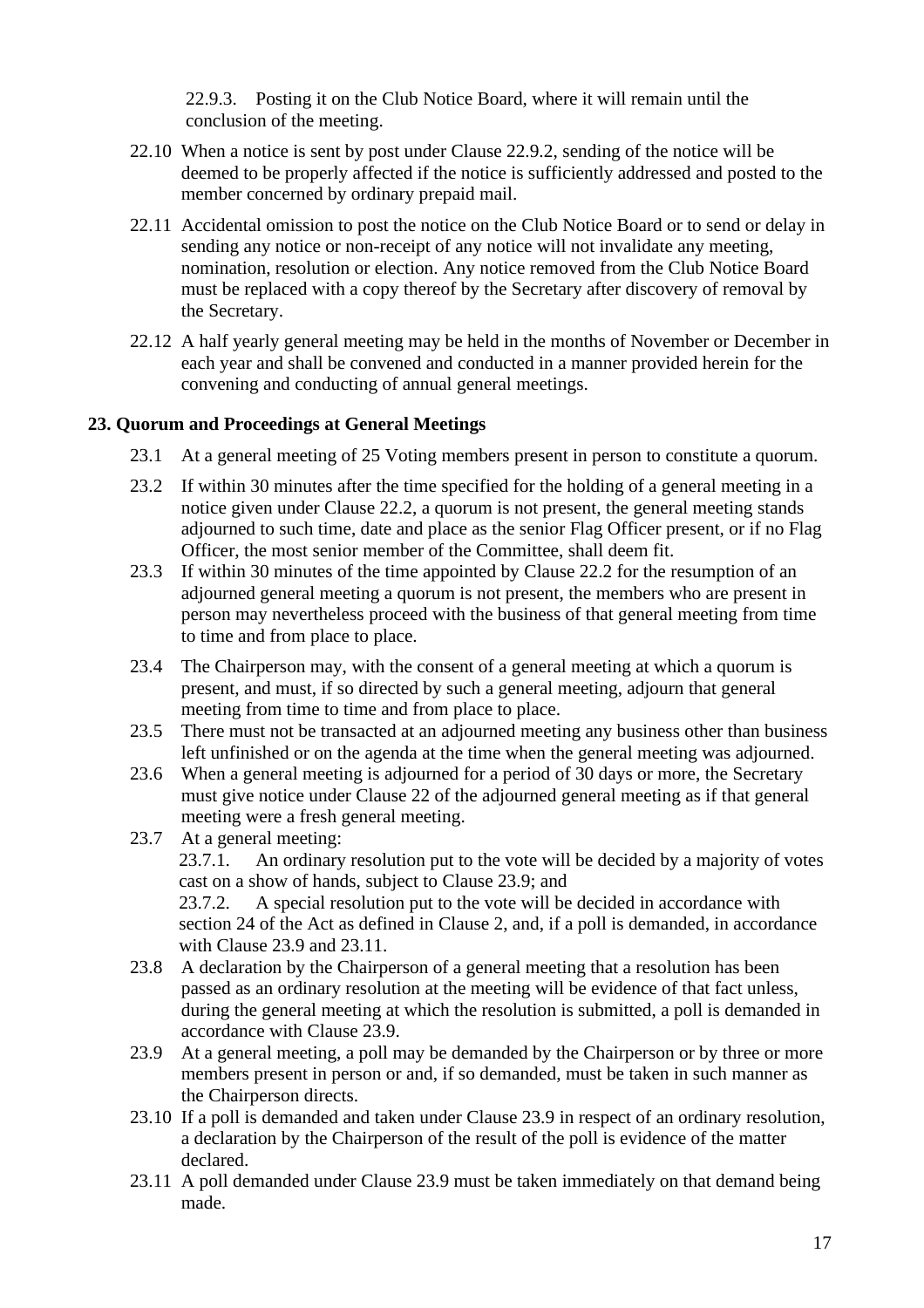- 23.12 At general meetings the Senior Flag Officer present shall take the chair, or if no Flag Officer is present, by a Voting member chosen by the meeting via an ordinary resolution.
- 23.13 Every question, subject to Clause 23.7.2 and 23.9, shall be decided by an ordinary resolution. Every Voting member present at the meeting shall have one vote and, in case of equality of votes, the Chairperson shall have a second or casting vote.
- 23.14 On a vote by any two Voting members may call for a division, when the Chairman shall divide the meeting.
- 23.15 The quorum for special general meetings shall be 25 Voting members.
- 23.16 If within 15 minutes after the time specified in a request or notice referred to in Clause 22.2 or as a result of action taken under Clause 22.2 a quorum is not present, the special general meeting lapses.

#### <span id="page-18-0"></span>**24. Minutes of Meetings of Club**

- 24.1 The Secretary must ensure proper minutes of all proceedings of all general meetings and Committee meetings be taken and then be entered within 30 days after the holding of each general meeting or Committee meeting, as the case requires, in a minute file kept for that purpose.
- 24.2 The Chairperson must ensure that the minutes taken of a general meeting or Committee meeting are checked and signed as correct by the Chairperson of the general meeting or Committee meeting to which those minutes relate or by the Chairperson of the next succeeding general meeting or Committee meeting, as the case requires.
- 24.3 When minutes have been entered and signed as correct under this rule, they are, until the contrary is proved, evidence that:

24.3.1. The general meeting or Committee meeting to which they relate (in this Clause called "the meeting") was duly convened and held.

24.3.2. All proceedings recorded as having taken place at the meeting did in fact take place at the meeting; and

24.3.3. All appointments or elections purporting to have been made at the meeting have been validly made.

24.4 The minutes of all meetings will include the following:

24.4.1. The names of those Committee members present, absent, given apology or away by way of leave of absence.

24.4.2. The names of any individual in attendance, but not members of the Committee.

24.4.3. The confirmation of minutes of any previous Committee meeting not already having confirmed minutes.

24.4.4. Listing of all correspondence in and out.

24.4.5. Listing of all applications for new membership, change of status, leave of absence and resignations.

- 24.4.6. Sub-committee reports; and
- 24.4.7. All motions moved and all decisions taken by consensus.

#### <span id="page-18-1"></span>**25. Voting rights of Members of Club**

25.1 Subject to these Rules of Club only Voting Members shall be entitled to vote at general meetings, but any accidental breach of this article will not invalidate any election or resolution.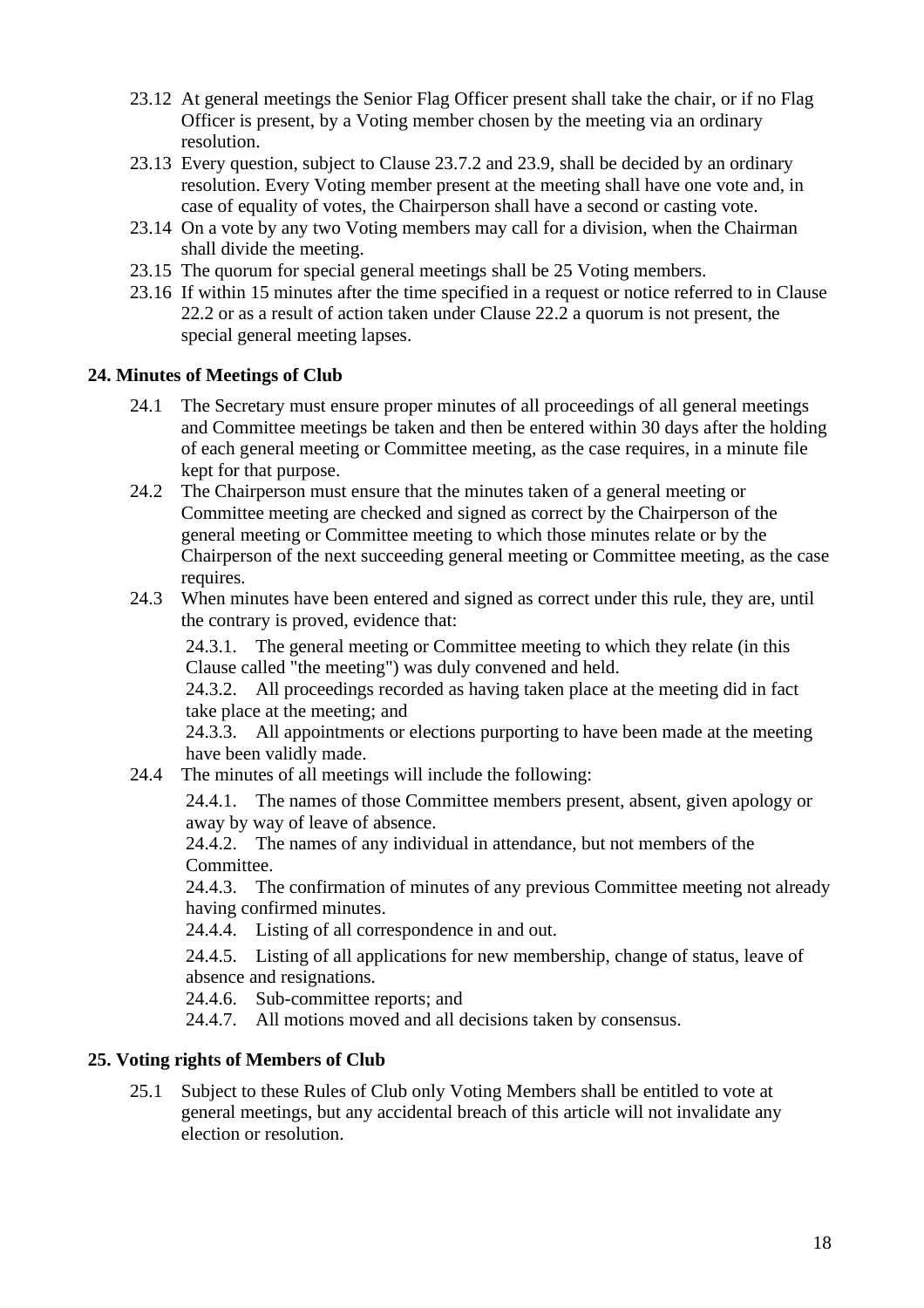#### <span id="page-19-0"></span>**26. Proxies of Members of Club**

26.1 The Club does not allow for eligible members to appoint a proxy to vote on his or her behalf but does allow absentee voting, in accordance with the process outlined at Clause 15.6.6

#### <span id="page-19-1"></span>**27. Rules of Club (Constitution)**

- 27.1 The cub may alter or rescind these rules, or make rules additional to these rules, in accordance with the procedure set out in Sections 17, 18 and 19 of the Act, by special resolution but not otherwise
- 27.2 Within one month after the making of any amendment or addition to the rules of the Club, passed by special resolution, the committee shall send or deliver a certified copy of the amendment or alteration to the Consumer Protection Division of the Department of Commerce. No effect will be given to the amendments without the approval of this Department.

#### **28. By-Laws of the Club**

- <span id="page-19-2"></span>28.1 The Committee shall have the power to make, alter and rescind any by-law that it considers necessary for the effective administration of the club, provided that no bylaw may be inconsistent with the rules of the club (Constitution).
- 28.2 Any amendments to the by-laws must be communicated to the members of the club at each annual general meeting.

#### <span id="page-19-3"></span>**29. Patron, Vice Patron and Trustee**

- 29.1 A Patron and up to 6 Vice Patrons shall be appointed at the AGM each year for the following 12 months. The Patron and Vice Patrons shall be persons chosen to represent and support the Club.
- 29.2 The Trustee('s) shall be person ('s) appointed by the COM for a period of up to 12 Months to administer the business of the Club should the COM not be able to Carry out its duties and responsibilities.
- 29.3 There shall be No Common Seal.

#### <span id="page-19-4"></span>**30. Inspection of Records of Club**

30.1 Any member may at any reasonable time inspect without charge the books, documents, records and securities of the Club, in accordance with the rules of the Club.

#### <span id="page-19-5"></span>**31. Distribution of Surplus Property on Winding Up of Club**

- 31.1 On application made in writing to the Committee by fifty effective Members signifying their desire that the Club should be dissolved, a special general meeting shall be called to consider the question. At such meeting votes by absentee will be received and the votes of at least seventy-five (75) percent of the Members voting in person or by absentee will be necessary to carry the proposition for dissolution.
- 31.2 If upon winding up or dissolution of the Club there remains after satisfaction of all its debts and liabilities any property whatsoever, the same shall not be paid to or distributed among the members but shall be given or transferred: 31.2.1. To another club or association incorporated under the Associations Incorporations Act (WA) as existing and current at the time; or 31.2.2. For charitable purposes.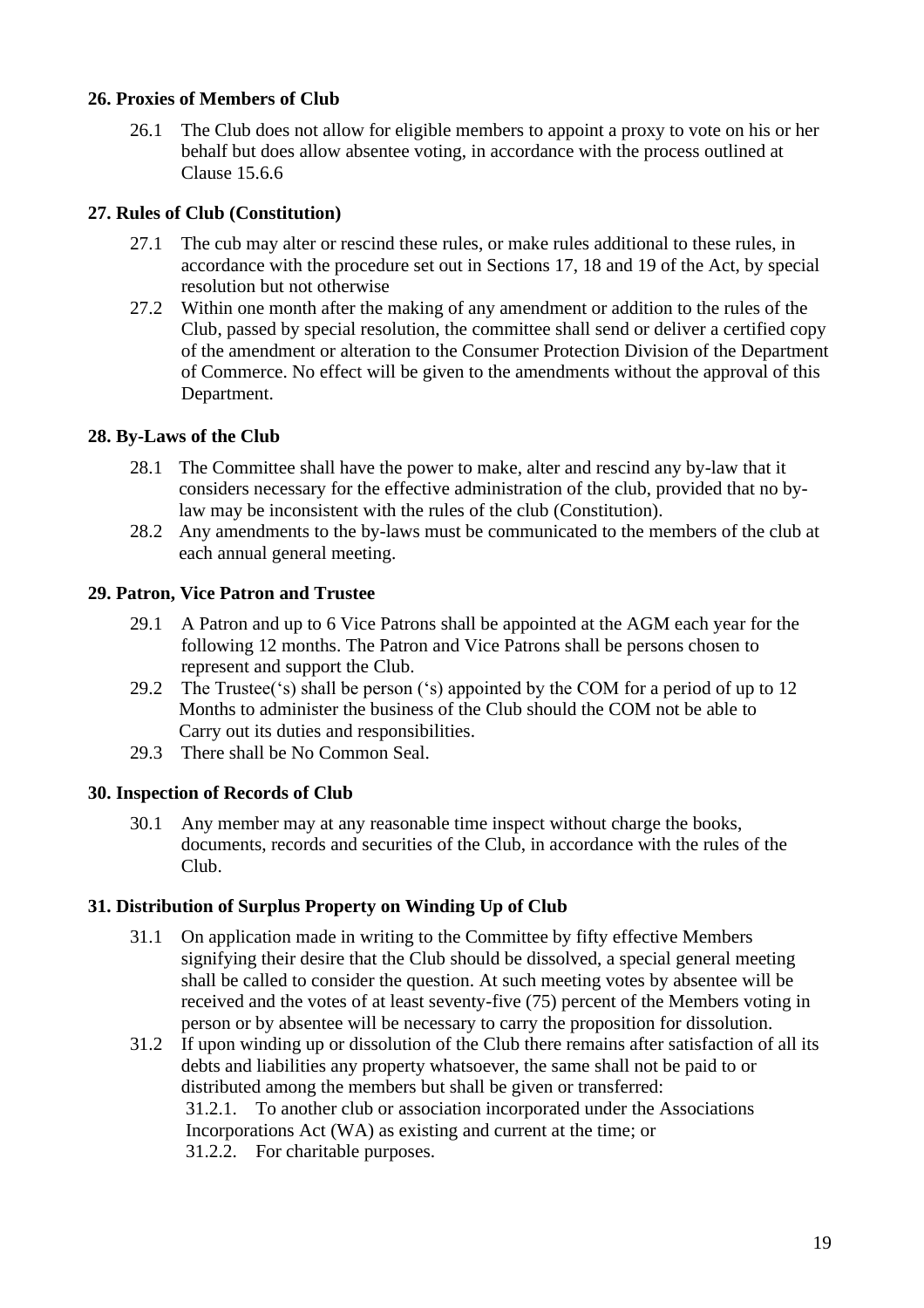31.3 This incorporated club or purposes, as the case requires shall be determined by the resolution of the members when authorising and directing the Committee under section 33(3) of The Act to prepare a distribution plan of the surplus property of the club.

#### <span id="page-20-0"></span>**32. General Code of Conduct for Members of the Club**

- 32.1 All members of the Club must adopt the following general standard codes:
	- 32.1.1. Respect the dignity, rights and worth of fellow members.
	- 32.1.2. Be fair, considerate, and honest in all dealings with members.

32.1.3. Be professional in, and responsible for, actions and activities while on Club premises, when representing the Club or in the course of conducting or participating in Club events and competitions.

32.1.4. Refrain from using the Club's assets or property for personal gain

32.2 Further standards relative to elected officers, Committee members and the Club Manager:

32.2.1. Shall respect, in accordance with Clause 8 and the Act, the confidentiality of members and employee information and not use any such information for personal gain or benefit.

32.2.2. Shall disclose to the Club any actual or perceived conflicts of interest of a direct or indirect nature that could compromise them as a member, the performance of the Club or its reputation.

32.2.3. Shall declare any direct or indirect pecuniary interest in any proposal, contract or proposed contract being contemplated by the Club or its officials.

32.2.4. Shall maintain the principle of accuracy in the preparation and prompt distribution of all relevant Club information to members of the association.

32.2.5. Shall exercise due diligence while on Club premises and property at all times.

32.2.6. Shall not participate in any unwarranted activity that may cause damage to the reputation, standing or integrity of the Club or its members.

32.2.7. Shall not accept personally, any gift or other incentive that may be perceived as a conflict of interest to their position.

32.3 The Club may take disciplinary action, pursuant to Clause 12, against any member, Flag Officer or Committee member.

#### <span id="page-20-1"></span>**33. Transitional Arrangements**

- 33.1 Notwithstanding any other rule of this Constitution the transitional arrangements set out in this rule shall apply from the date of adoption of this Constitution.
- 33.2 The Members and Officers of the Committee (by whatever name it is called) of the Club in place immediately prior to approval of this Constitution under the Act shall continue in those positions until the next annual general meeting following such approval, and thereafter the positions of Commodore, Flag Officers and Committee Members shall be filled, vacated and otherwise dealt with in accordance with this Constitution.
- 33.3 All clauses, rules, By-Laws and regulations of the Club in force at the date of the approval of this Constitution in so far as such clauses, rules, By-Laws and regulations are not inconsistent with, or have been replaced by this Constitution, shall be deemed to be By-Laws under this rule of the Club.
- 33.4 All individuals who are, prior to the approval of this Constitution, Members of the Club shall be deemed Members of the Club from the time of approval of this Constitution under the Act. All such Members shall continue to enjoy the same status and privileges that applied to them prior to the approval of this Constitution.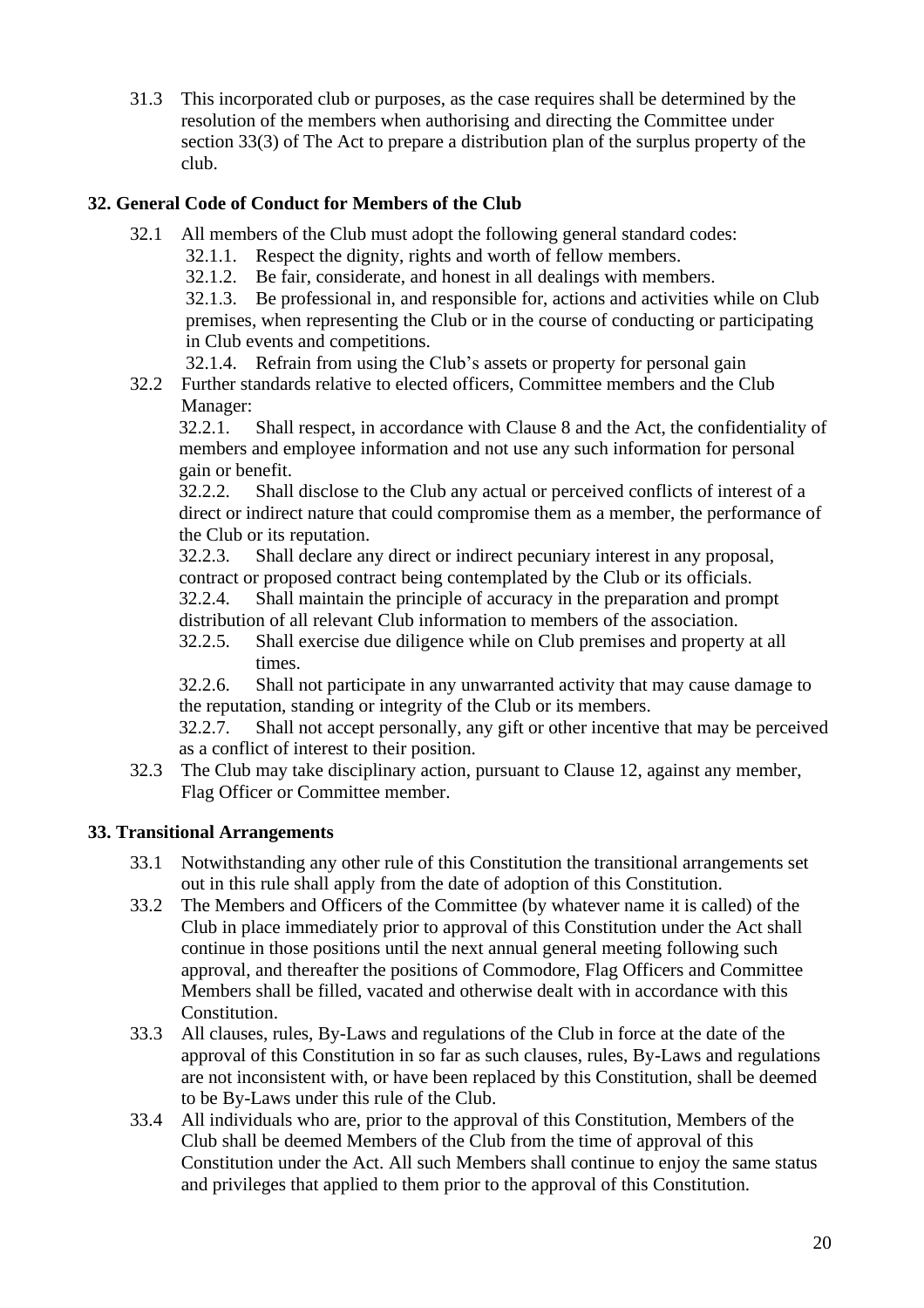|                                        | Schedule 1 - General Qualifications of Sub-Categories of Membership                                                                                                                                                                                                                                                                                                                                                                                                                                                                                                                                                                                                                                                                                                                                                                                                                                                                                                                                                                                                                                                                                                                                                                                                                                                         |
|----------------------------------------|-----------------------------------------------------------------------------------------------------------------------------------------------------------------------------------------------------------------------------------------------------------------------------------------------------------------------------------------------------------------------------------------------------------------------------------------------------------------------------------------------------------------------------------------------------------------------------------------------------------------------------------------------------------------------------------------------------------------------------------------------------------------------------------------------------------------------------------------------------------------------------------------------------------------------------------------------------------------------------------------------------------------------------------------------------------------------------------------------------------------------------------------------------------------------------------------------------------------------------------------------------------------------------------------------------------------------------|
| <b>Membership</b><br>Sub-category      | Qualifications (Refer to full details contained in Club By-Laws)<br><b>VOTING MEMBER CATEGORY</b>                                                                                                                                                                                                                                                                                                                                                                                                                                                                                                                                                                                                                                                                                                                                                                                                                                                                                                                                                                                                                                                                                                                                                                                                                           |
| Full                                   | Any person-<br>(a) over the age of 18 years;<br>(b) who may be approved by the COM                                                                                                                                                                                                                                                                                                                                                                                                                                                                                                                                                                                                                                                                                                                                                                                                                                                                                                                                                                                                                                                                                                                                                                                                                                          |
| Family                                 | Any family group consisting of at least one adult of a Voting Member category and<br>two children under 18 years.                                                                                                                                                                                                                                                                                                                                                                                                                                                                                                                                                                                                                                                                                                                                                                                                                                                                                                                                                                                                                                                                                                                                                                                                           |
| Life                                   | Any person-<br>(a) over the age of 18 years; who has had 10 years continuous service to the club<br>(b) who has in the opinion of the COM to have rendered special services to the<br>Club and<br>(c) has been recommended for Life Membership by a resolution passed at a COM<br>meeting and approved by a simple majority at a General Meeting;<br>(d) and there shall be no more than 2 such Life Members elected in one Financial<br>Year.                                                                                                                                                                                                                                                                                                                                                                                                                                                                                                                                                                                                                                                                                                                                                                                                                                                                              |
| Country                                | Any person-<br>(a) over the age of 18 years;<br>(b) whose place of residence is more than 100km radius from the Club premises;<br>(c) who is approved by the COM                                                                                                                                                                                                                                                                                                                                                                                                                                                                                                                                                                                                                                                                                                                                                                                                                                                                                                                                                                                                                                                                                                                                                            |
| Corporate                              | (a) A member which is a body corporate may appoint in writing a person, as a Full<br>member, whether or not he or she is a current member, to-<br>(i) represent it at a particular general meeting or at all general meetings; and<br>(ii) assume all other responsibilities and privileges of corporate membership.<br>(b) An appointment made under (a) must be made by a resolution of the board or<br>other governing body of the body corporate concerned-<br>(i) Which resolution is authenticated under the common seal of that body<br>corporate; and<br>(ii) A copy of which resolution is lodged with the Secretary.<br>(c) A person appointed under (a) to represent a member which is a body corporate<br>is deemed for all purposes to be a member until that appointment is revoked by<br>the body corporate or, in the case of an appointment in respect of a particular<br>general meeting, which appointment is not so revoked, the conclusion of that<br>general meeting.<br>(d) The body corporate must have been accepted by the COM for Corporate<br>membership and must pay the appropriate nomination and yearly membership<br>fee.<br>(e) The maximum number of persons who may be admitted under Corporate<br>membership shall not exceed 5 percent of the total membership of the<br>Association. |
| Senior Full                            | Any Person who,<br>(a) Is a bona fide age, disability, support or service pensioner or,<br>(b) Has attained the current retirement age (currently 67)<br>(c) A Senior (Full) Member shall retain all the rights and privileges that apply to a<br>full membership status as approved by the COM                                                                                                                                                                                                                                                                                                                                                                                                                                                                                                                                                                                                                                                                                                                                                                                                                                                                                                                                                                                                                             |
| Youth (Full)<br><b>Restricted Full</b> | Any person who is aged between 18-25 years as approved by COM<br>Any restricted group shall appoint a person as a Full member as part of<br>their special interest group.                                                                                                                                                                                                                                                                                                                                                                                                                                                                                                                                                                                                                                                                                                                                                                                                                                                                                                                                                                                                                                                                                                                                                   |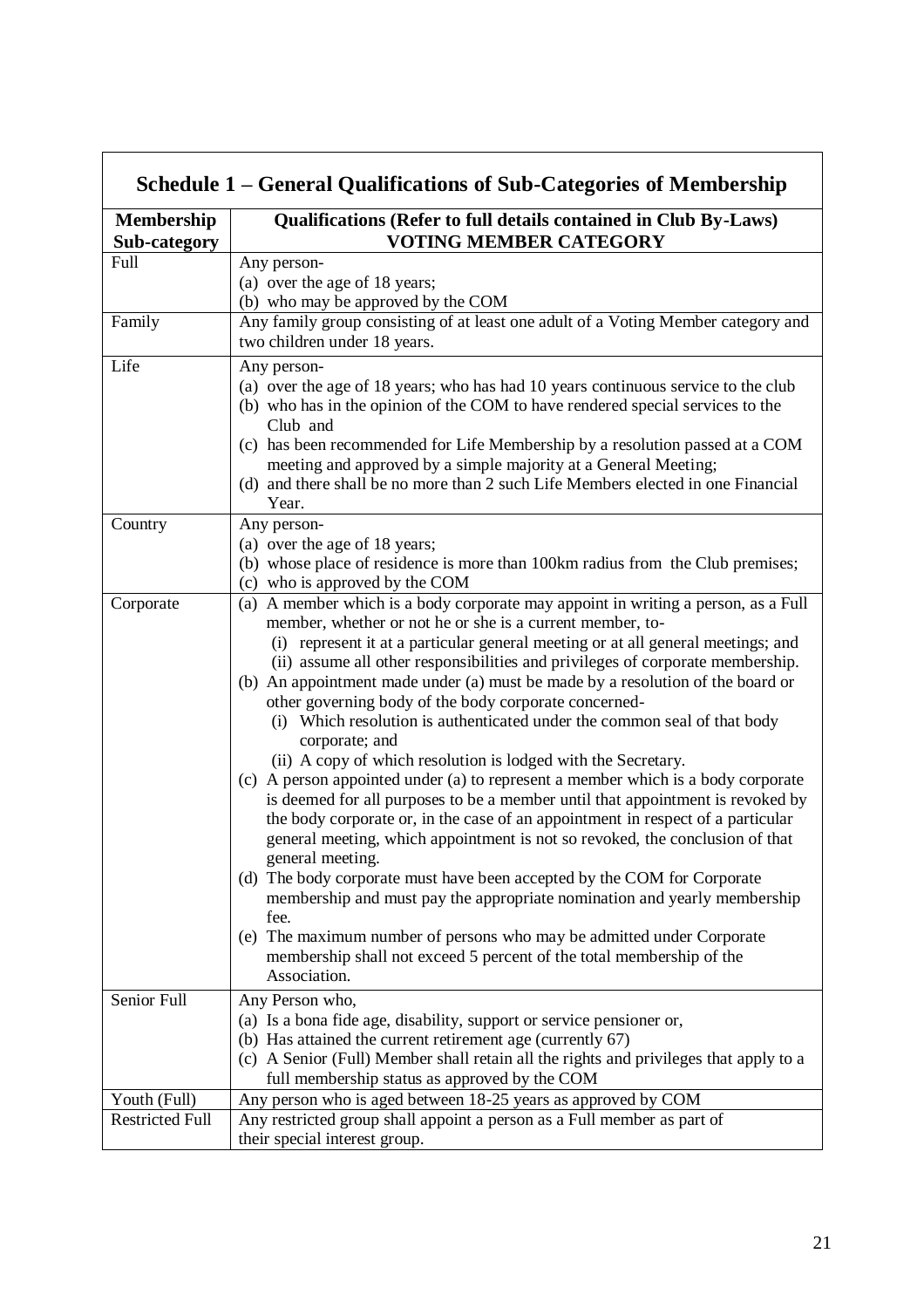<span id="page-22-0"></span>

| <b>Membership</b> | Qualifications (refer to full details contained in Club By-Laws                                                                                                |  |  |  |  |  |  |  |  |  |
|-------------------|----------------------------------------------------------------------------------------------------------------------------------------------------------------|--|--|--|--|--|--|--|--|--|
| Sub-category      | <b>NON-VOTING CATEGORY</b>                                                                                                                                     |  |  |  |  |  |  |  |  |  |
| Social - Crew     | Any person-                                                                                                                                                    |  |  |  |  |  |  |  |  |  |
|                   | (a) over the age of 18 years.                                                                                                                                  |  |  |  |  |  |  |  |  |  |
|                   | (b) who may be approved by the COM.                                                                                                                            |  |  |  |  |  |  |  |  |  |
| Youth             | Any person who is aged between 18-25 years of age.                                                                                                             |  |  |  |  |  |  |  |  |  |
| Family            | Any family group consisting of at least one adult of a fee-paying category (excluding<br>Corp Umbrella, Restricted, Honorary) and two children under 18 years. |  |  |  |  |  |  |  |  |  |
| Senior            | Any Person who,                                                                                                                                                |  |  |  |  |  |  |  |  |  |
| (Social/Crew)     | (a) - is a bona fide Age, disability, support or service pensioner or,                                                                                         |  |  |  |  |  |  |  |  |  |
|                   | (b) - has attained the current retirement age (currently 67-2018)                                                                                              |  |  |  |  |  |  |  |  |  |
|                   | A Senior Social/Crew member shall retain all the rights and privileges that apply to                                                                           |  |  |  |  |  |  |  |  |  |
|                   | Social/Crew membership status as approved by the COM.                                                                                                          |  |  |  |  |  |  |  |  |  |
| Junior            | Any Person-                                                                                                                                                    |  |  |  |  |  |  |  |  |  |
|                   | (a) Whose age does not exceed 18 years                                                                                                                         |  |  |  |  |  |  |  |  |  |
|                   | (b) Who may be approved by the COM                                                                                                                             |  |  |  |  |  |  |  |  |  |
| Associate         | Any person-                                                                                                                                                    |  |  |  |  |  |  |  |  |  |
|                   | (a) over the age of 18 years                                                                                                                                   |  |  |  |  |  |  |  |  |  |
|                   | (b) who is the spouse/partner or the surviving spouse/partner of a member?                                                                                     |  |  |  |  |  |  |  |  |  |
|                   | (c) Excluding Corp Umbrella, Restricted, Temporary and Temporary Visitor                                                                                       |  |  |  |  |  |  |  |  |  |
|                   | (Honorary)                                                                                                                                                     |  |  |  |  |  |  |  |  |  |
|                   | (d) who may be approved by the COM                                                                                                                             |  |  |  |  |  |  |  |  |  |
| Corporate         | Any person who has an interest in the organisation to whom the corporate                                                                                       |  |  |  |  |  |  |  |  |  |
| Umbrella          | membership package belongs which incorporates a Corporate Full member.                                                                                         |  |  |  |  |  |  |  |  |  |
|                   | There can be no more than 5 corporate umbrella members for each organisation's                                                                                 |  |  |  |  |  |  |  |  |  |
|                   | corporate membership                                                                                                                                           |  |  |  |  |  |  |  |  |  |
| Honorary          | Any such persons who are eligible in accordance with the By-Laws                                                                                               |  |  |  |  |  |  |  |  |  |
| Temporary         | Pursuant to section 48(5) of the Liquor Act, the Association may grant Temporary                                                                               |  |  |  |  |  |  |  |  |  |
|                   | Membership, with the permission of a Flag Officer, to a person who is visiting the                                                                             |  |  |  |  |  |  |  |  |  |
|                   | Association as a member or an official of, or a person assisting, a team that is to                                                                            |  |  |  |  |  |  |  |  |  |
|                   | contest a prearranged event in that sport on that day or at the invitation of a member                                                                         |  |  |  |  |  |  |  |  |  |
|                   | to engage in that sport on that day, may be taken to be a person who is afforded                                                                               |  |  |  |  |  |  |  |  |  |
|                   | temporary membership on that day.                                                                                                                              |  |  |  |  |  |  |  |  |  |
| Restricted        | (a) Over the age of 18 years                                                                                                                                   |  |  |  |  |  |  |  |  |  |
|                   | (b) who wishes to participate in selected Association sailing recreational or social                                                                           |  |  |  |  |  |  |  |  |  |
|                   | events as defined in the By-Laws of the Association from time to time?                                                                                         |  |  |  |  |  |  |  |  |  |
|                   | (c) who may be approved by the COM                                                                                                                             |  |  |  |  |  |  |  |  |  |

### **Schedule 1 – General Qualifications of Sub-Categories of Membership**